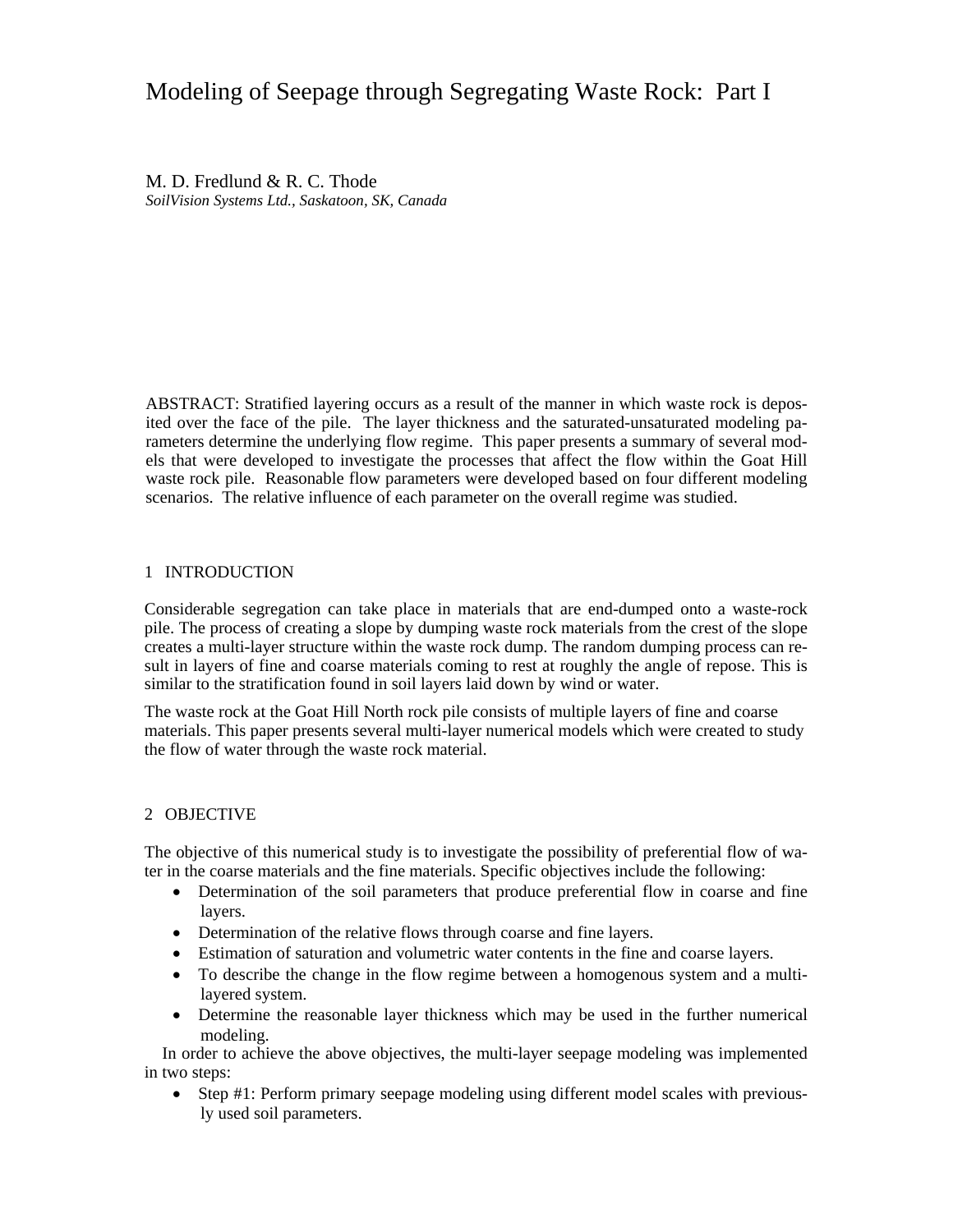Step #2: Perform a sensitivity study using different soil parameters.

### 3 PRIMARY SEEPAGE MODELING

Primary seepage modeling is performed to determine effects of various seepage model parameters on the flow of water through a multi-layer model. Due to the scale of the actual slope and the complexity of the geometry, three levels of model geometries were implemented in this study: i) a small sub-domain model, ii) a large sub-domain model, and iii) a full scale model (Figure 1). In the primary study, soil parameters are the same as the soil parameters used in a previous phase of seepage modeling. The following four sets of seepage models were implemented in this primary study:

- Set P1: Includes twelve computer runs on small sub-domain models with different soil parameters and applied surface fluxes. The series of computer runs were performed to determine the effect of the soil parameters and surface fluxes on flow in the gravel and sand layers.
- Set P2: Includes 5 computer runs on small sub-domain models with different layer thickness to study the effect of the layer thickness on flow through the multi-layer model.
- Set P3: A large sub-domain model is performed. The model results are used to compare with that of small sub-domain model to study the sensitivity of the size of the model.
- Set P4: A full-scaled model was performed. Similar to set P3, the model results are used to study the sensitivity to the size of the model

### 3.1 *Study effects of soil parameters and surface flux (P1)*

A series of small-scale steady-state models were run to study the effect of net surface flux and soil parameters on the flow of water in the waste rock slope. Details of the model geometry, soil parameters, boundary conditions, and model results are described in the following sections.



Figure 1 Schematic illustration of the full and 2 sub-domain models

### 3.1.1 *Model Geometry*

The small sub-domain model has 10 sandwich layers of sand and gravel (Figure 2). The thickness of each layer is 0.5 m. The surface layer of the model is assumed to be gravel. In order to avoid the concentration of water flow on the bottom layer (i.e., as described in the large-scaled transient model), a triangular soil region was added to the right side of the model. The triangular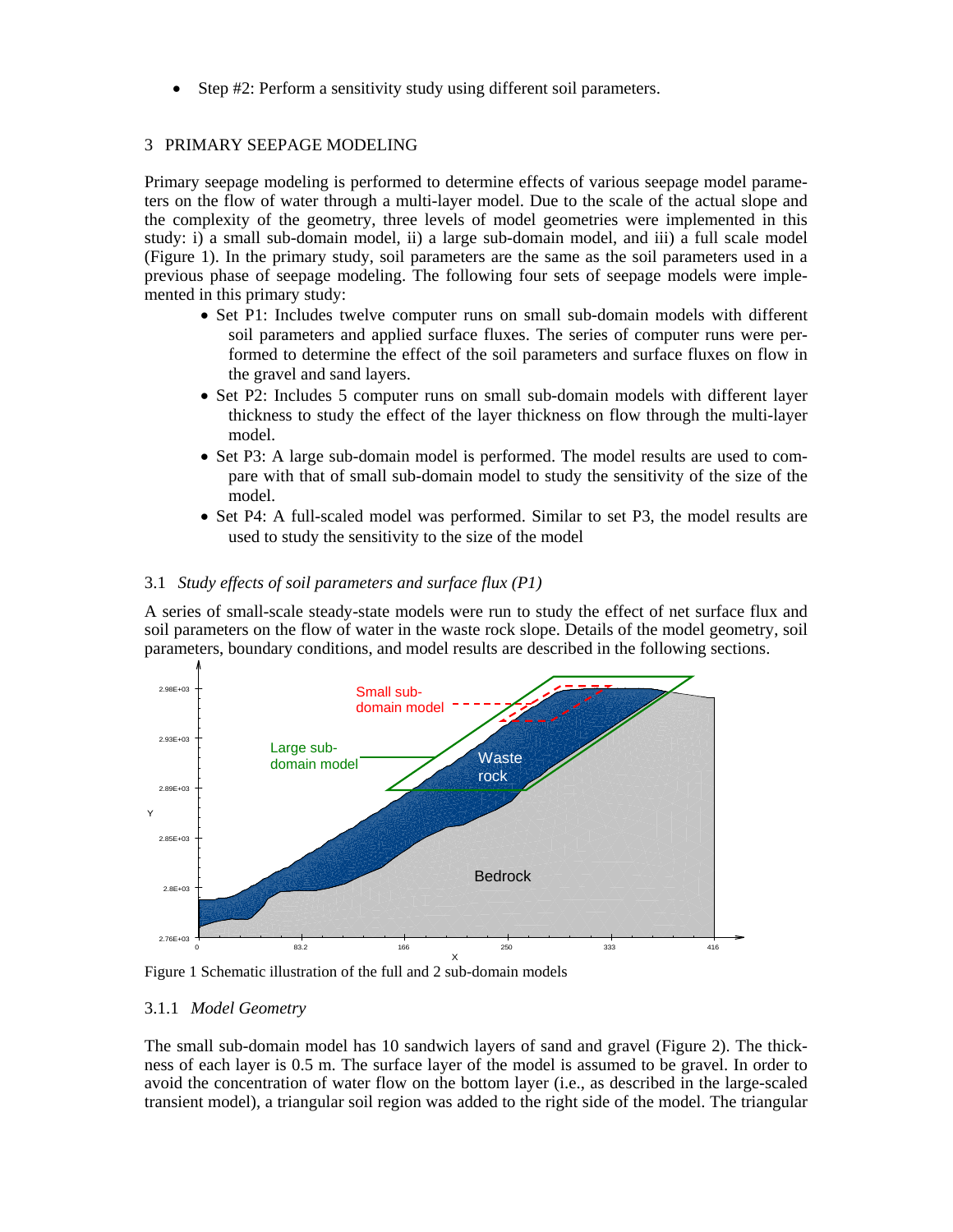(i.e., blue) region can be either sand or gravel and the effect of soil type variation is examined in this model.



Figure 2 Geometry of the small sub-domain multi-layer model with layer thickness of 0.5 m.

### 3.1.2 *Soil Parameters*

There are three sets of soil parameters used in this modeling study:

- i. Base case soil parameters: The base cases for sand and gravel used in the original study were used.
- ii. One standard deviation difference: In this case, an attempt was made to produce as much differential flow as possible. Soil parameters in the gravel and sand were changed so that gravel tended towards a coarser material and sand tended towards a finer material. The following four soil parameters were changed by one standard deviation for both sand and gravel: a) Saturated volumetric water content; b) Air-Entry Value; c) Saturated hydraulic conductivity; and d) Slope of the unsaturated hydraulic conductivity curve. The other two soil parameters were kept the same (i.e., residual water content and residual soil suction) and it was assumed that the residual parameters would not significantly affect the flow of water in the soil.
- iii. One standard deviation difference for the slope of unsaturated hydraulic conductivity: In the last set of soil parameters, the slope of the unsaturated soil parameters was studied since this soil property has the most effect on the flow of water in the soil. The slope of the unsaturated hydraulic conductivity for the gravel was chosen as the mean value plus one standard deviation, while the mean value minus one standard deviation was chosen for the sand.

Soil parameters for the sand and gravel for the three sets of model soil parameters are presented in Table 1. Plots of the soil-water characteristic curves, SWCCs, and the unsaturated hydraulic conductivity curves for the three sets of soil parameters are shown in **Error! Reference source not found.**, **Error! Reference source not found.**, and **Error! Reference source not found.**, respectively.

| Soil parame-<br>ters | Base case: mean soil pa-<br>rameters values for sand<br>and gravel |        | One SD difference: Gravel<br>towards coarse, sand to-<br>wards fine |        | Only slope $k_{unsat}$ : Gravel $k_{un}$ .<br><sub>sat</sub> slope+SD, Sand $kK_{unsat}$<br>slope-SD |        |  |
|----------------------|--------------------------------------------------------------------|--------|---------------------------------------------------------------------|--------|------------------------------------------------------------------------------------------------------|--------|--|
|                      | Sand                                                               | Gravel | Sand                                                                | Gravel | Sand                                                                                                 | Gravel |  |
| $\perp \theta$       | J.302                                                              | 0.302  | 0.253                                                               | 0.351  | 0.302                                                                                                | 0.302  |  |

Table 1 Summary of 3 sets of soil parameters for the gravel and sand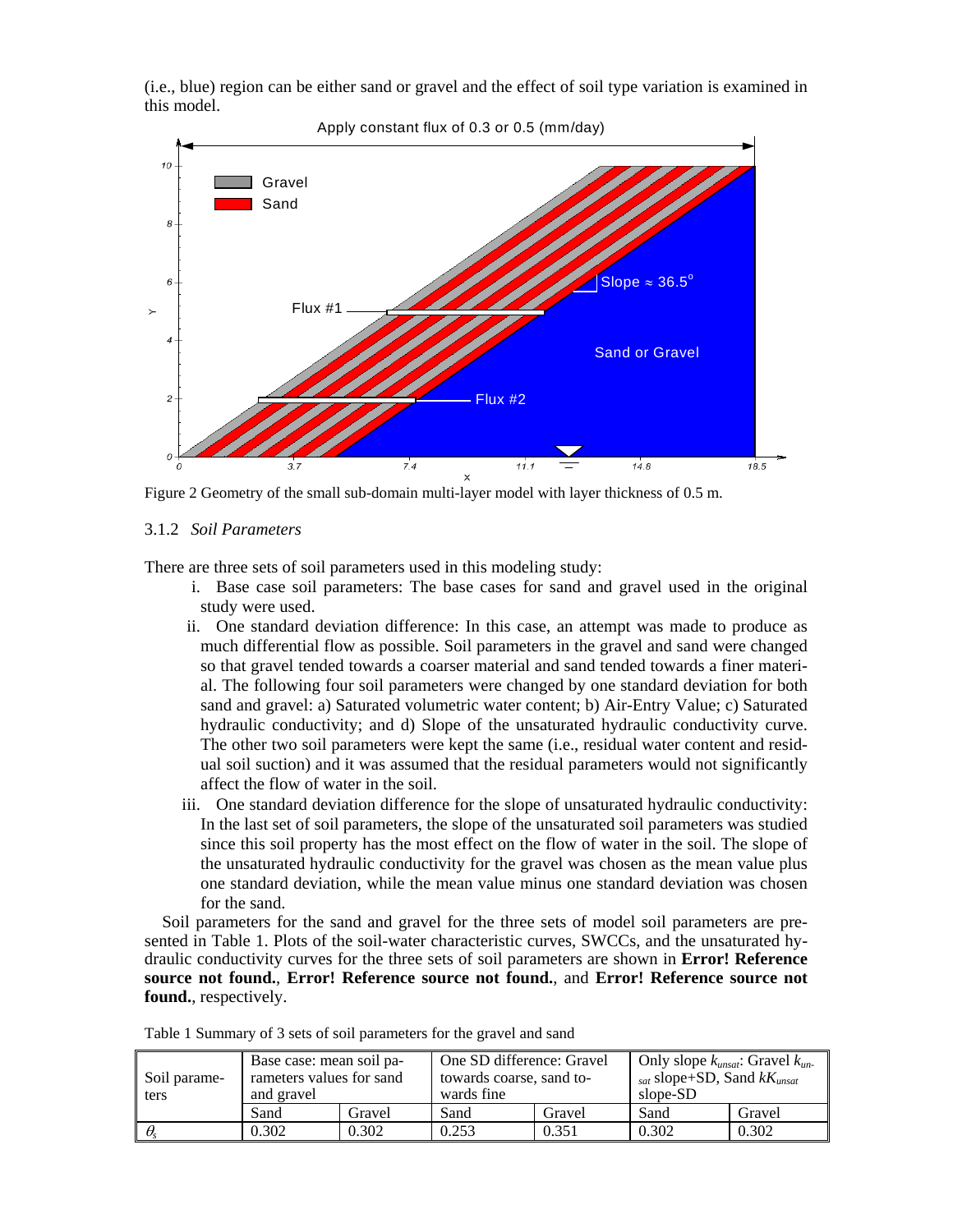| $\psi_{ae}$ , AEV    |       |       |       |        |        |       |
|----------------------|-------|-------|-------|--------|--------|-------|
| (kPa)                | 1.64  | 0.408 | 2.913 | 0.199  | 0.4087 | 1.64  |
| $\theta_r$           | 0.133 | 0.104 | 0.133 | 0.104  | 0.104  | 0.133 |
| $\psi_r$ (kPa)       | 31.33 | 2.2   | 31.33 | 2.2    | 2.2    | 31.33 |
| $k_{sat}$ (m/day)    | . 469 | 7.1   | 0.369 | 143.84 | 7.1    | 1.469 |
| Slope of $k_{unsat}$ | 2.83  | 2.83  | 1.863 | 3.797  | 2.83   | 2.83  |



Figure 3 Soil-water characteristic curves for sand and gravel used in the numerical modeling of the multilayer systems



Figure 4 unsaturated hydraulic conductivity functions for the Sand and Gravel for the base case and one standard deviation for all soil parameters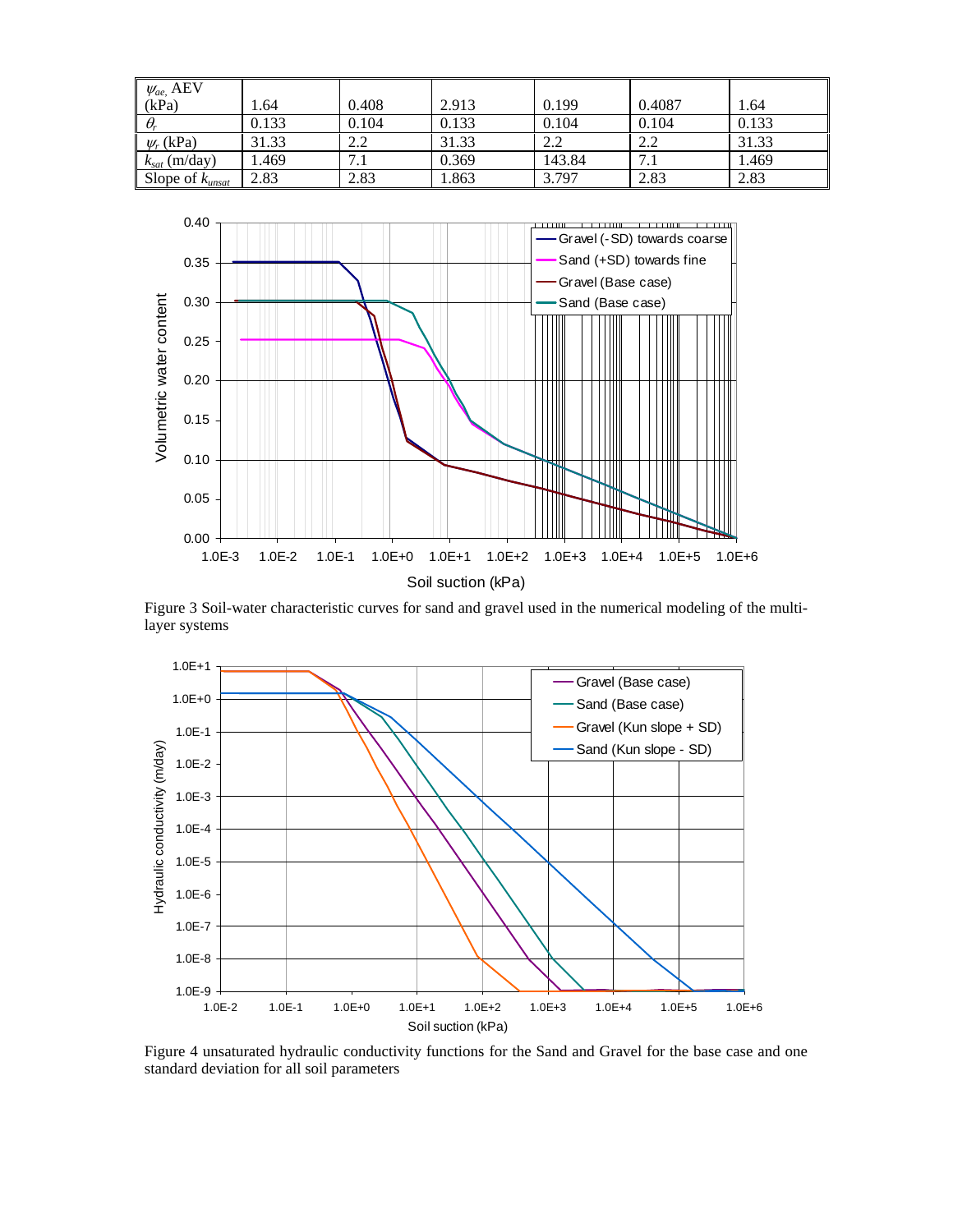

Figure 5 unsaturated hydraulic conductivity functions for the Sand and Gravel for base case and one standard deviation for *kunsat* slope.

There are a combination of three sets of soil parameters for gravel and sand: two cases for soil parameters of the triangular region and two cases for the surface flux (i.e., 0.3 mm and 0.5 mm) result in 12 computer runs for the small sub-domain multi-layer model.

#### 3.1.3 *Initial boundary conditions*

A soil suction of 90 kPa was set for the entire soil model as the initial condition. A constant flux of either 0.3 mm or 0.5 mm of water was applied at the ground surface. The right edge of the model was set as a "no flow" boundary condition. The water table (i.e., pressure head  $= 0.0$  m) was assumed to be at the bottom edge of the model.

#### 3.1.4 *Results and discussion*

Two flux sections were added to the models to monitor the amount of water flowing through the sand and gravel layers (Figure 2). Flux sections #1 were used to measure the amount of water flowing through the sand and gravel layer at the middle of the model (i.e., elevation of 5.0 m). Flux section #2 was used to measure the amount of water flowing through the sand and gravel at an elevation of 2.5 m above the bottom of the model.

Plots of the pore-water pressures and degrees of saturation for various computer runs are shown in Figure 6 to Figure 15. In these computer runs, soil suctions in the model were in the range from 5 kPa to 90 kPa.

A summary of two flux sections for the twelve computer runs is presented in Table 2 and Table 3. The percentages of water flow through the five layers of sand and through the five layers of gravel at two flux sections were calculated for each run. The results showed that there is no preferential flow at the base case of soil parameters.

The comparison of the case of changing four soil parameters and the case of changing only the slope of the unsaturated hydraulic conductivity function showed that the slope of the unsaturated hydraulic conductivity function plays an important role in the distribution of the water flow in sand and gravel. When the slope of the unsaturated hydraulic conductivity curve in the gravel was decreased by one standard deviation and the slope of the unsaturated hydraulic conductivity curve of the sand was increased by one standard deviation, the amount of water flow in the sand was more than 94% of the total flow in the ten layers of gravel and sand.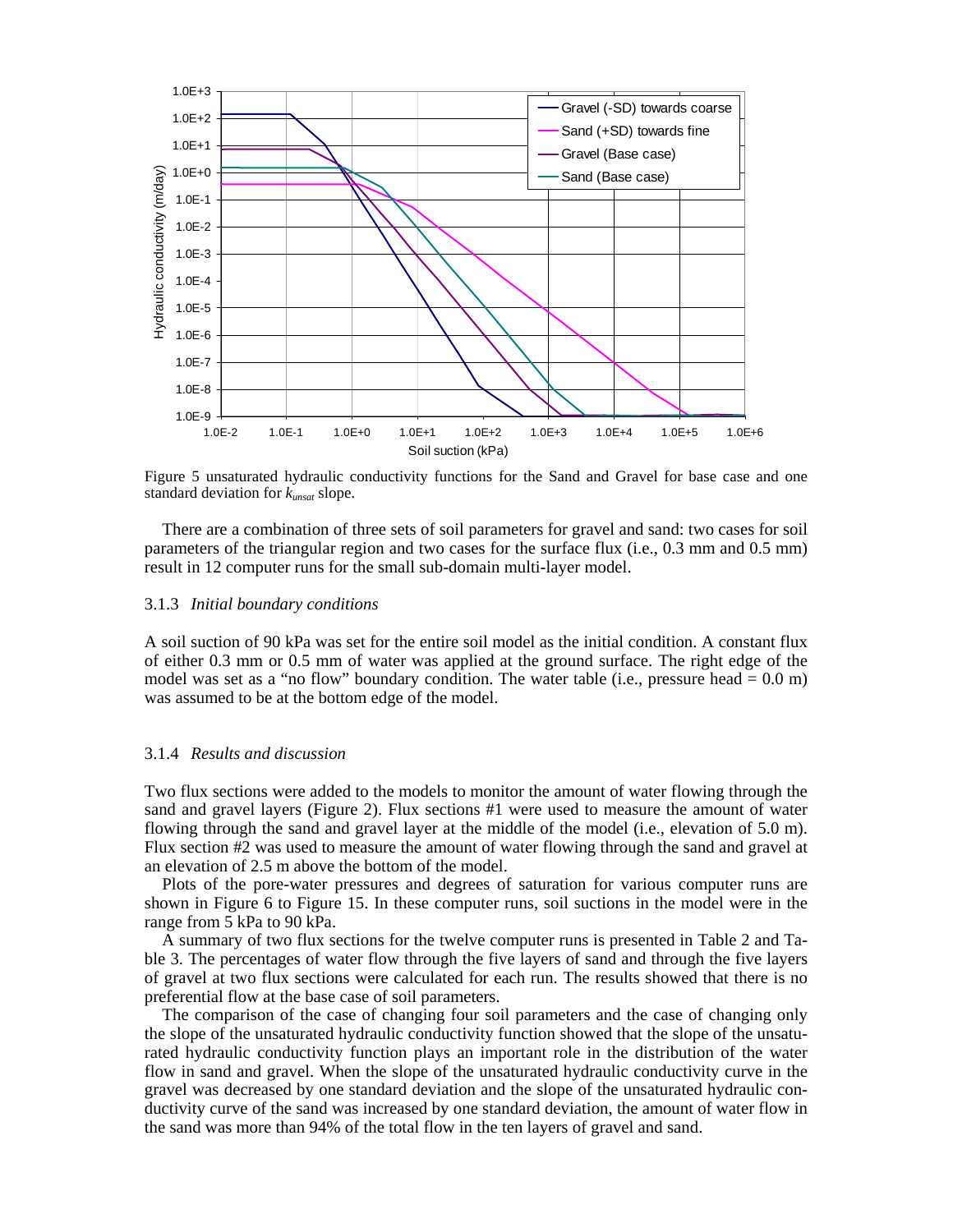The results also show that there is no significant difference in the preferential flow when the triangular shape beneath the layers has soil parameters of either sand or soil parameters of gravel.



Figure 6 Pore-water distribution in a small sub-domain multi-layer model for the base case of soil parameters, 0.3 mm surface flux and Sand parameters for the triangular soil region.



Figure 7 Degree of saturation distribution in a small sub-domain multi-layer model for the base case of soil parameters, 0.3 mm surface flux and Sand parameters for the triangular soil region.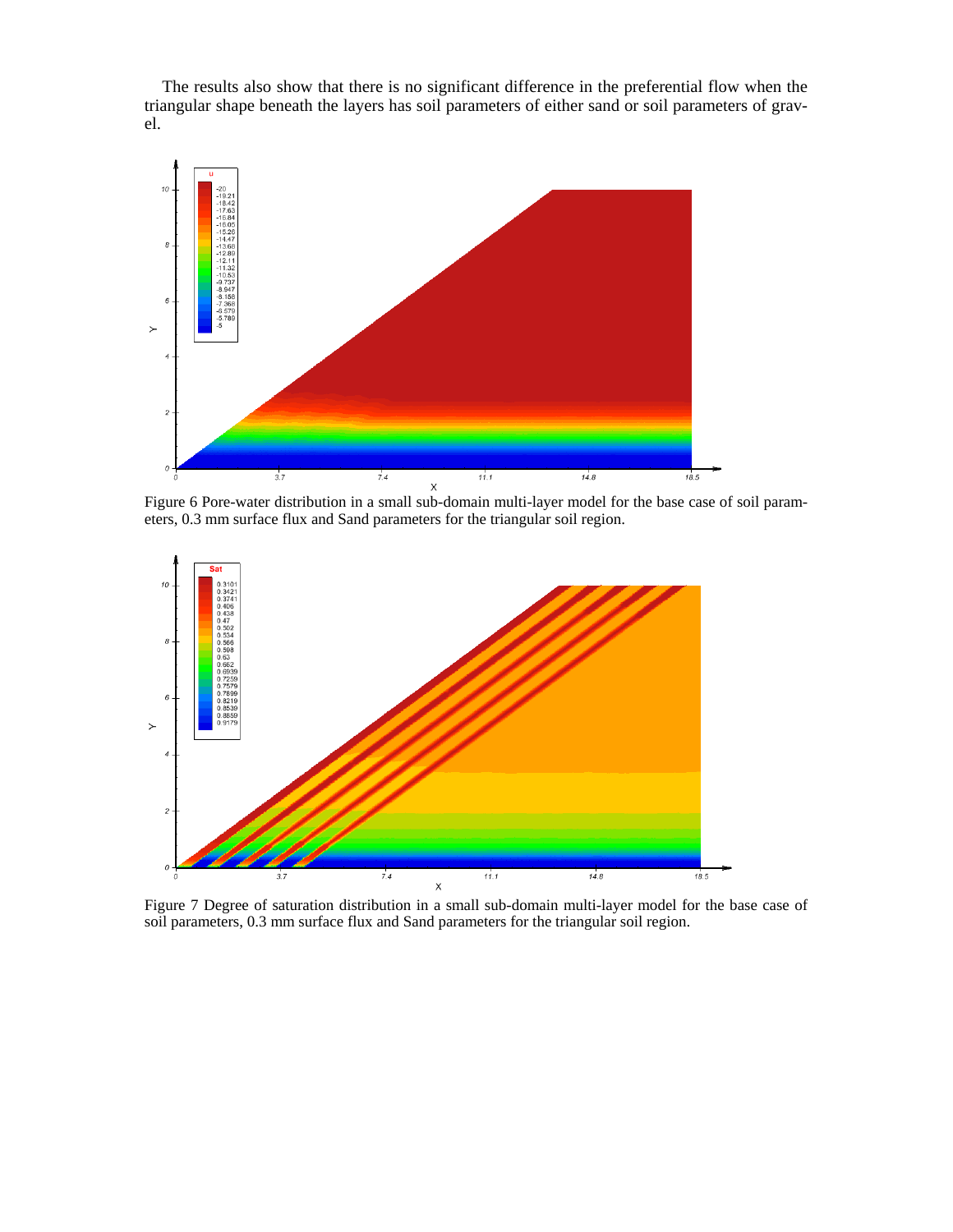

Figure 8 Pore-water distribution in a small sub-domain multi-layer model for the case where the gravel tends towards a coarser material (one standard deviation) and the sand tends towards a finer material (one standard deviation), 0.3 mm surface flux and Sand parameters for the triangular soil region.



Figure 9 Degree of saturation distribution in a small sub-domain multi-layer model for the case where the gravel tends towards a coarser material (one standard deviation) and the sand tends towards a finer material (one standard deviation), 0.3 mm surface flux and Sand parameters for the triangular soil region.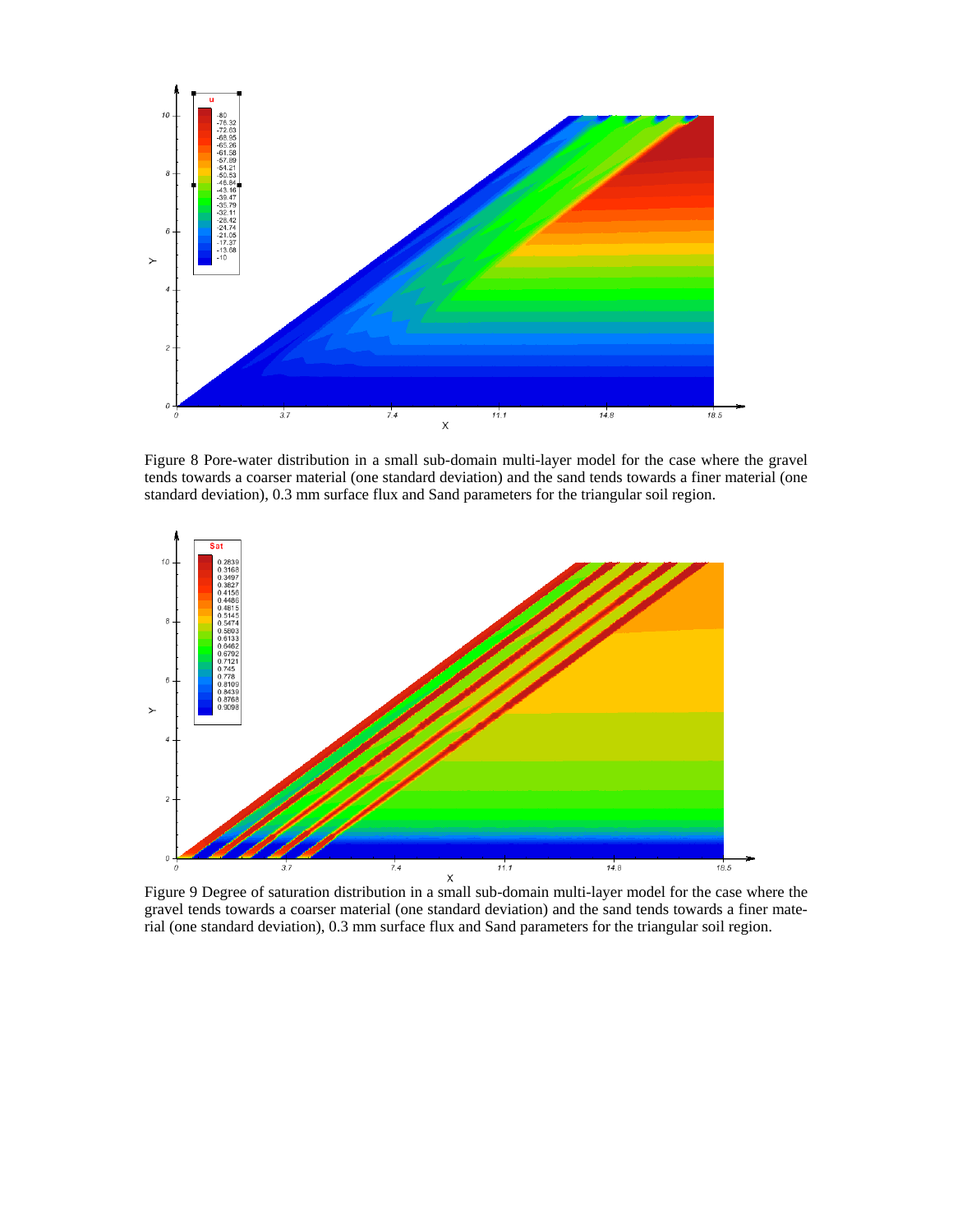

Figure 10 Pore-water distribution in a small sub-domain multi-layer model for the case when using a slope of *kunsat* of Gravel plus SD (one standard deviation) and a slope of *kunsat* of Sand minus SD, 0.3 mm surface flux and Sand parameters for the triangular soil region.



Figure 11 Degree of saturation distribution in a small sub-domain multi-layer model for the case when using the slope of *kunsat* of Gravel plus SD (one standard deviation) and the slope of *kunsat* of Sand minus SD, 0.3 mm surface flux and Sand parameters for the triangular soil region.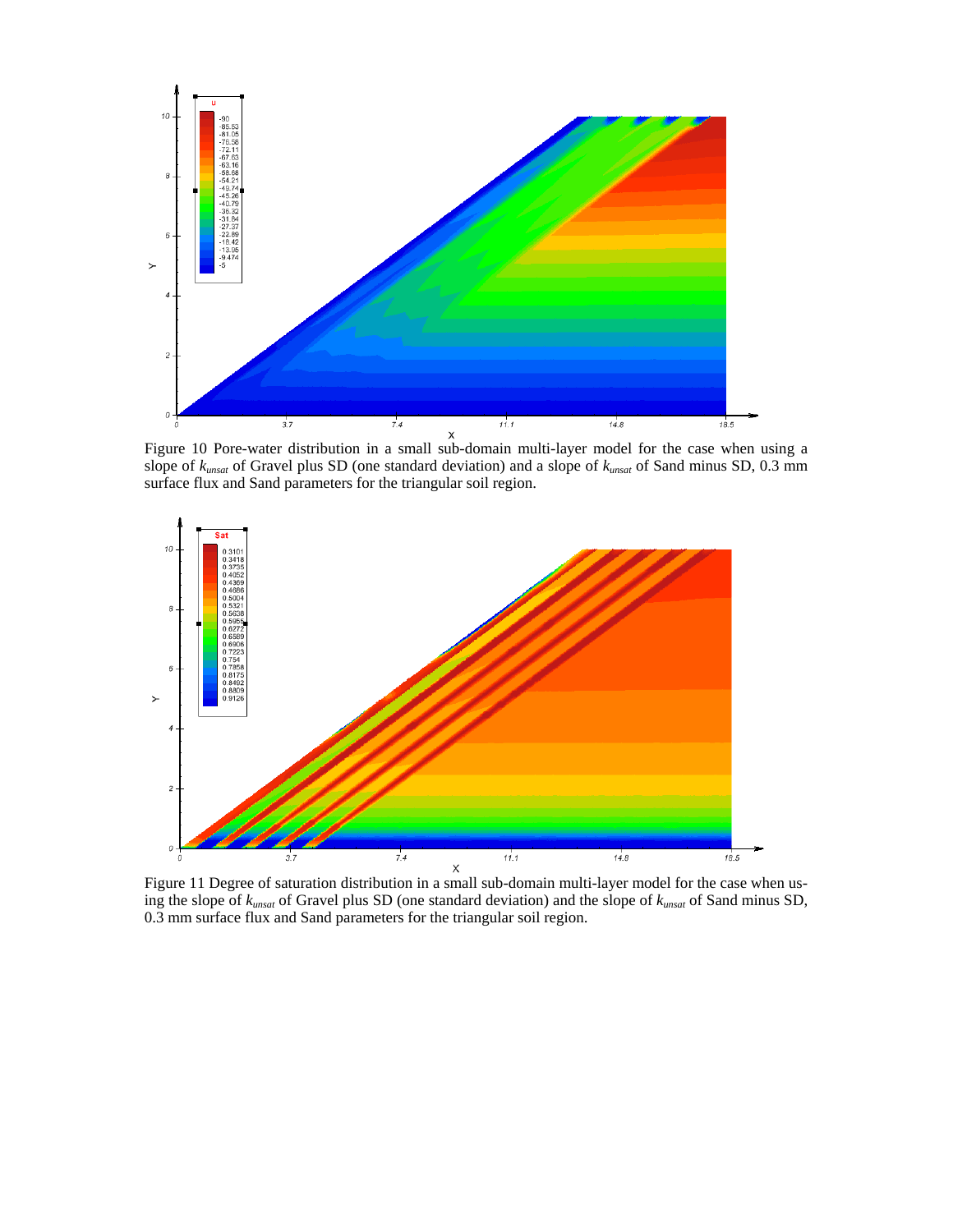

tends towards a coarser material (one standard deviation) and the sand tends towards a finer material (one standard deviation), 0.3 mm surface flux and Gravel parameters for the triangular soil region.



Figure 13 Degree of saturation distribution in a small sub-domain multi-layer model for the case where gravel tends towards a coarser material (one standard deviation) and the sand tends towards a finer material (one standard deviation), 0.3 mm surface flux and Gravel parameters for the triangular soil region.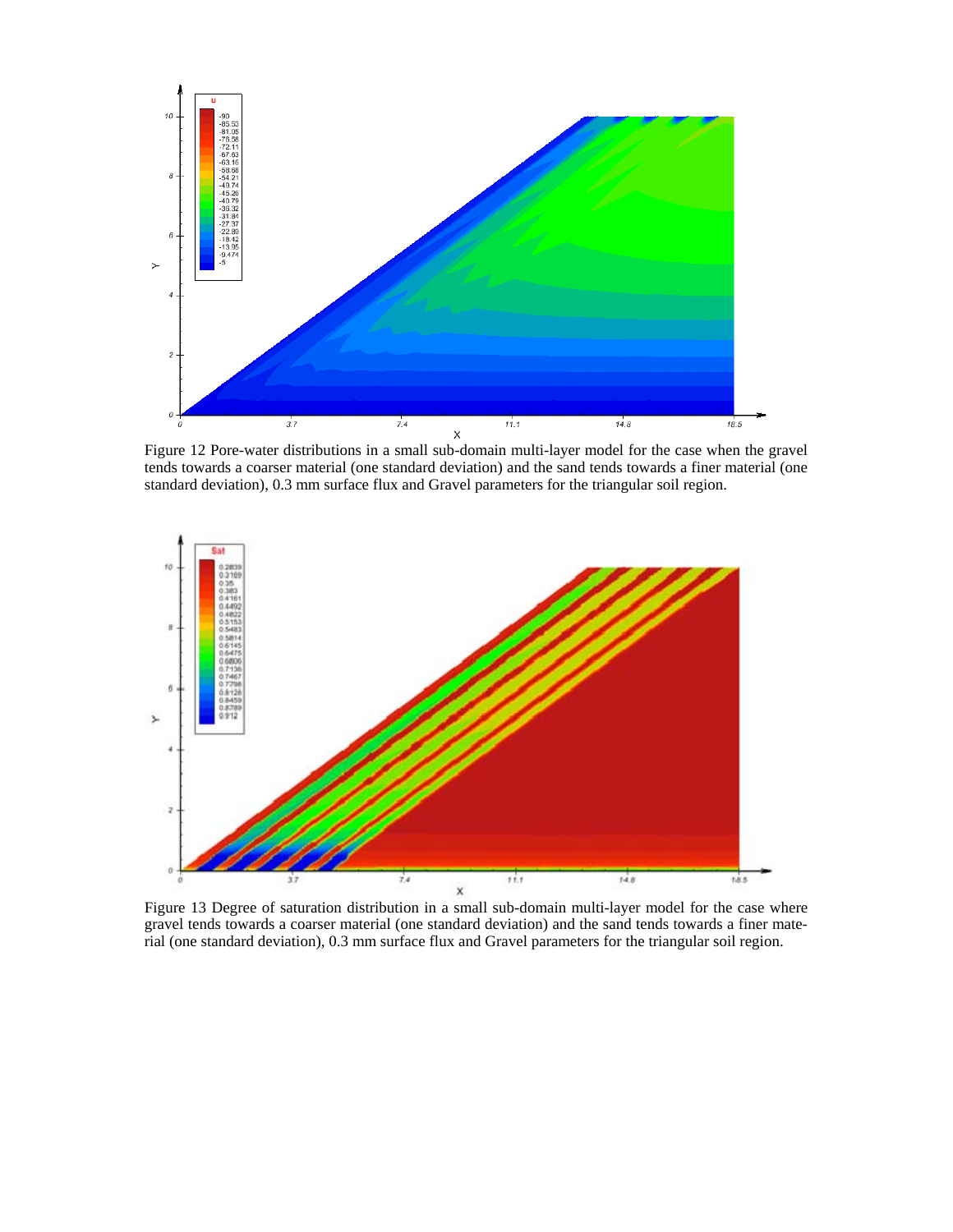

Figure 14 Pore-water distribution in a small sub-domain multi-layer model for the case when using a slope of *kunsat* of Gravel plus SD (one standard deviation) and a slope of *kunsat* of Sand minus SD, 0.3 mm surface flux and Gravel parameters for the triangular soil region.



Figure 15 Degree of saturation distribution in a small sub-domain multi-layer model for the case when using a slope of *kunsat* of Gravel plus SD (one standard deviation) and a slope of *kunsat* of Sand minus SD, 0.3 mm surface flux and Gravel parameters for the triangular soil region.

Table 2 Summary of modeling results for the 6 computer runs with Sand parameters set for the triangular soil region

|      |        | Percentage of Flow in sand and gravel |          |                        |          |                                |                  |  |
|------|--------|---------------------------------------|----------|------------------------|----------|--------------------------------|------------------|--|
| Flux |        | Base case: mean soil                  |          | One SD difference:     |          | Only slope $k_{unsat}$ : Grav- |                  |  |
|      | Soil   | parameters values for                 |          | Gravel towards coarse, |          | el $k_{unsat}$ slope+SD, Sand  |                  |  |
|      |        | sand and gravel                       |          | sand towards fine      |          | $k_{unsat}$ slope-SD           |                  |  |
|      |        | $0.3 \text{ mm}$                      | $0.5$ mm | $0.3 \text{ mm}$       | $0.5$ mm | $0.3 \text{ mm}$               | $0.5 \text{ mm}$ |  |
|      | Gravel | 47.94%                                | 46.31%   | 4.57%                  | 4.65%    | 6.53%                          | 3.64%            |  |
| #1   | Sand   | 52.06%                                | 53.69%   | 95.43%                 | 95.35%   | 94.47%                         | 96.36%           |  |
| #2   | Gravel | 46.03%                                | 45.04%   | 3.66%                  | 3.76%    | 5.48%                          | 6.00%            |  |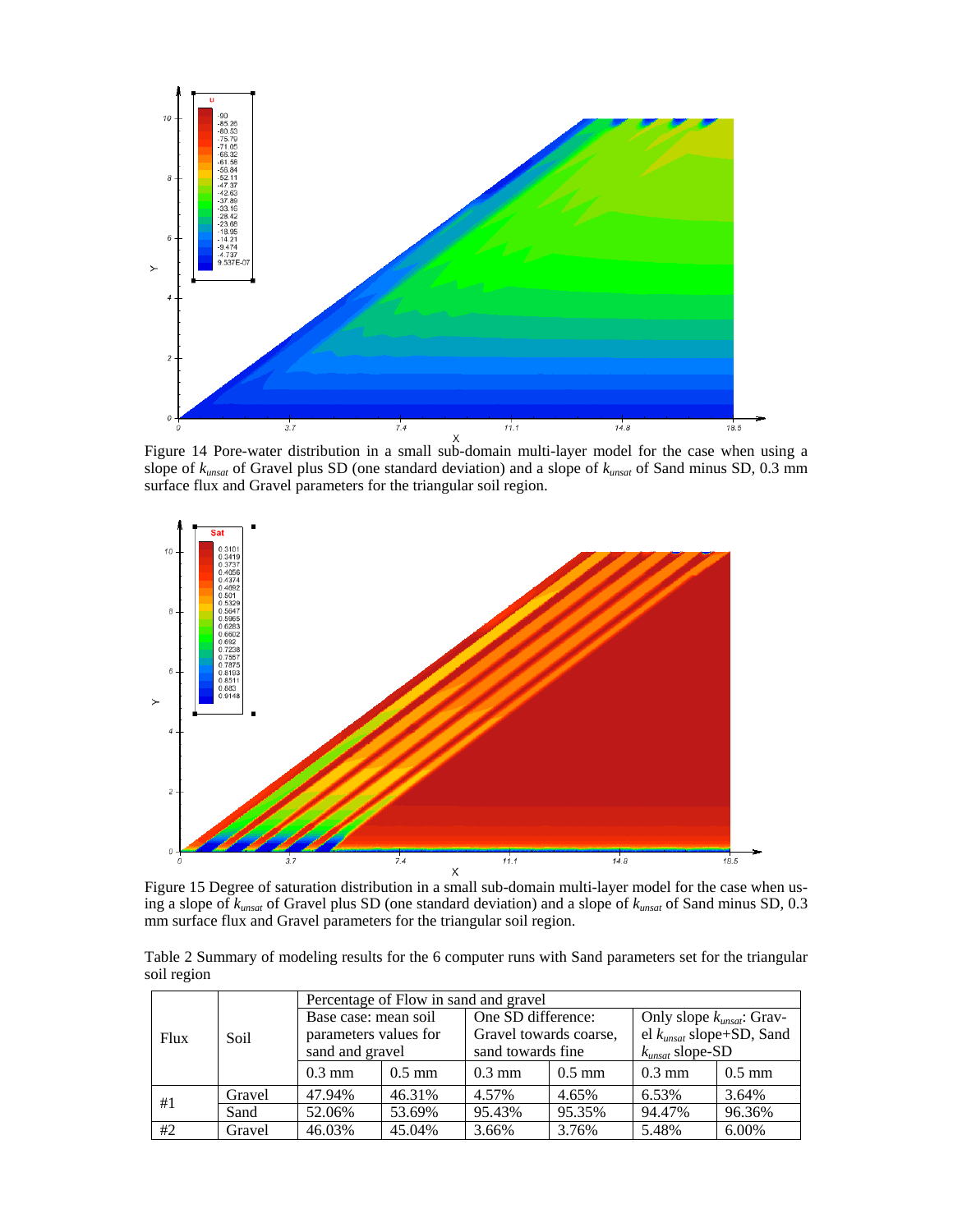| - -<br>$\sim$ $-$<br>52%<br>$0.00\%$<br>4%<br>70/0<br>$4\%$<br>$\sim$<br>96%<br>qΔ<br>96.7<br>96<br>94<br>sand<br>.<br>$\checkmark$<br>$\cdots$<br>$\cdot$ |
|------------------------------------------------------------------------------------------------------------------------------------------------------------|
|------------------------------------------------------------------------------------------------------------------------------------------------------------|

|                 | Table 3 Summary of modeling results for the 6 computer runs with Gravel parameters set for the triangu- |  |  |  |
|-----------------|---------------------------------------------------------------------------------------------------------|--|--|--|
| lar soil region |                                                                                                         |  |  |  |

|                     |        | Percentage of Flow in sand and gravel |          |                        |                    |                               |                                |  |
|---------------------|--------|---------------------------------------|----------|------------------------|--------------------|-------------------------------|--------------------------------|--|
|                     |        | Base case: mean soil                  |          |                        | One SD difference: |                               | Only slope $K_{unsat}$ : Grav- |  |
| Soil<br><b>Flux</b> |        | parameters values for                 |          | Gravel towards coarse, |                    | el $k_{unsat}$ slope+SD, Sand |                                |  |
|                     |        | sand and gravel                       |          | sand towards fine      |                    | $k_{unsat}$ slope-SD          |                                |  |
|                     |        | $0.3 \text{ mm}$                      | $0.5$ mm | $0.3 \text{ mm}$       | $0.5$ mm           | $0.3 \text{ mm}$              | $0.5$ mm                       |  |
| #1                  | Gravel | 46.94%                                | 44.32%   | 4.03%                  | 4.18%              | 2.60%                         | 4.36%                          |  |
|                     | Sand   | 53.06%                                | 55.68%   | 95.97%                 | 95.82%             | 97.40%                        | 95.64%                         |  |
| #2                  | Gravel | 44.58%                                | 42.82%   | 3.37%                  | 3.43%              | 1.48%                         | 2.86%                          |  |
|                     | Sand   | 55.42%                                | 57.18%   | 96.63%                 | 96.57%             | 98.52%                        | 97.14%                         |  |



Figure 16 Geometry of the small sub-domain multi-layer model with a layer thickness of 0.1 m.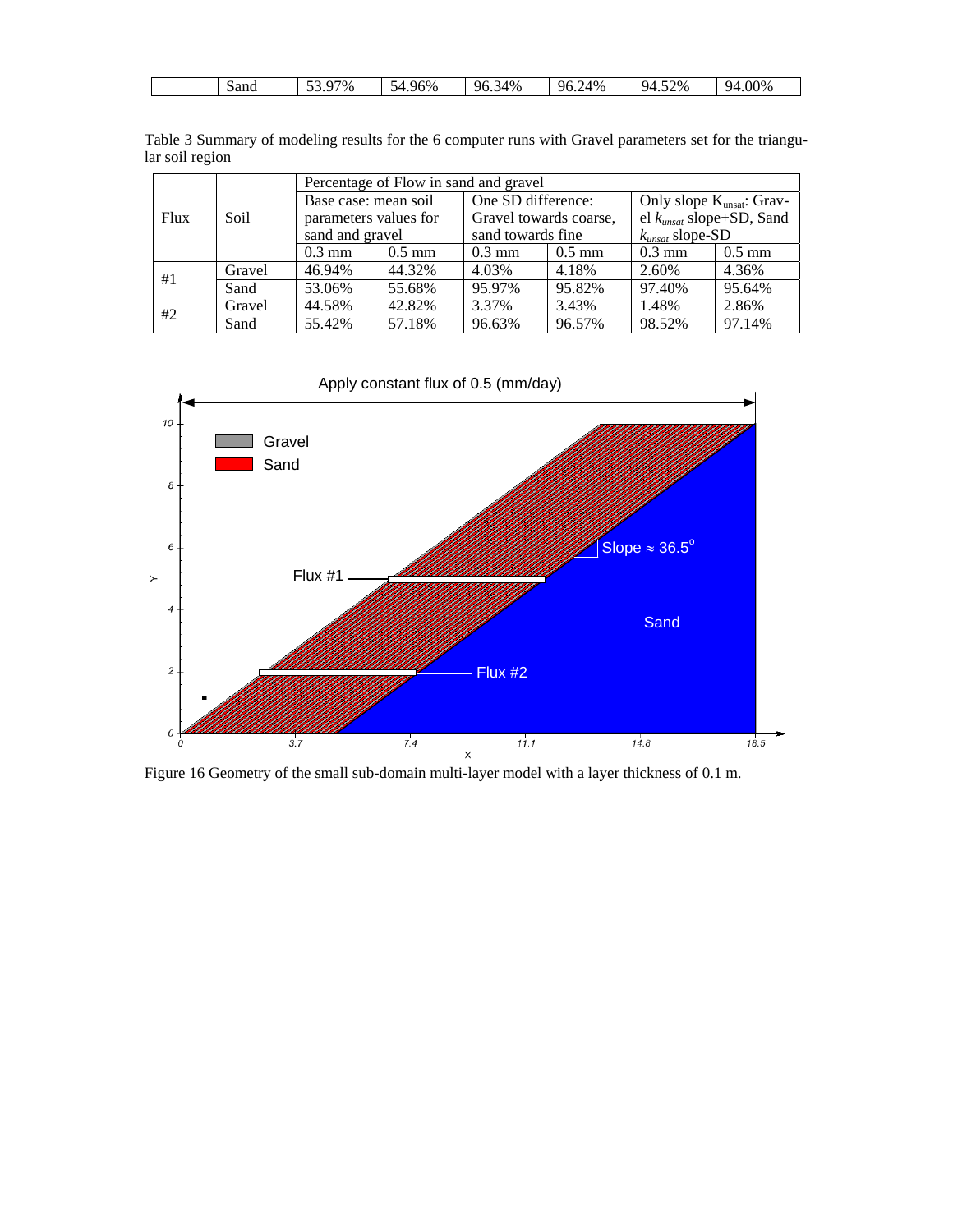

Figure 17 Geometry of the small sub-domain multi-layer model with a layer thickness of 0.3 m.

### 3.2 *Study effects of layer thickness (P2)*

The purpose of this section is to study the effect of the thickness of each soil layer on preferential flow in the gravel and sand layers. The model geometry, soil parameters, boundary condition, and simulation results are presented in the following sections.

### 3.2.1 *Geometry*

The geometry of the model is similar to that of the small sub-domain model. Five layer thicknesses were selected for this study: 0.1 m, 0.3 m, 0.5 m, 0.7 m and 1.0 m. The model geometry for the 0.5 m thicknesses is the same as presented in Figure 2 (i.e., previous set of modeling). Model geometries for 0.1 m, 0.3 m, 0.7 m and 1.0 m thick layers are shown in Figure 16 to Figure 19.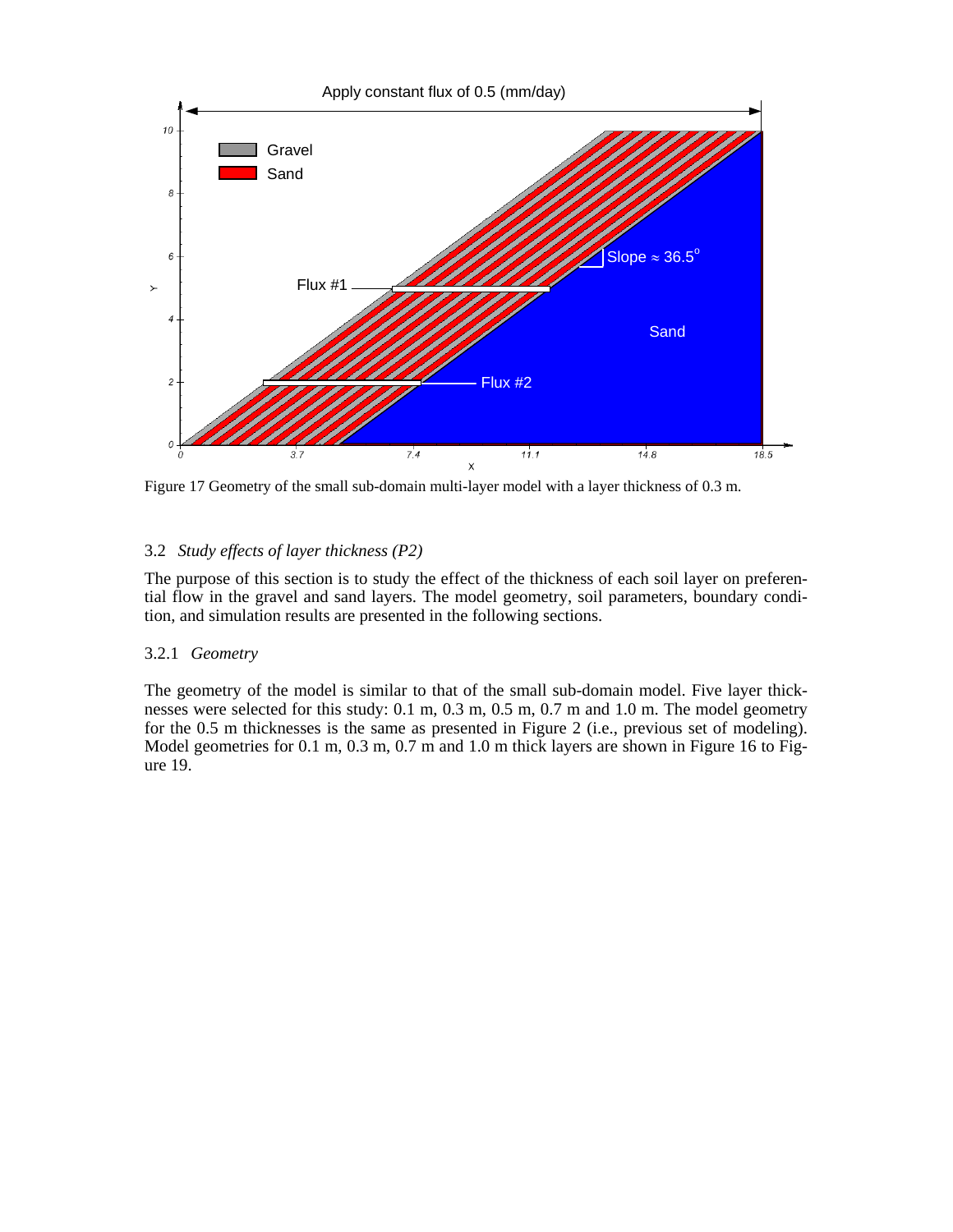

Figure 18 Geometry of the small sub-domain multi-layer model with a layer thickness of 0.7 m.



Figure 19 Geometry of the small sub-domain multi-layer model with a layer thickness of 1.0 m.

### 3.2.2 *Soil Parameters*

Soil parameters used in these model studies are the same as those used in the previous model study where the parameters of the gravel are one standard deviation towards a coarser material and the parameters of the sand are one standard deviation towards a finer material. Soil parameters for the gravel and sand are presented in Table 4.

Table 4 Soil parameters for the gravel and sand in the set of modeling P2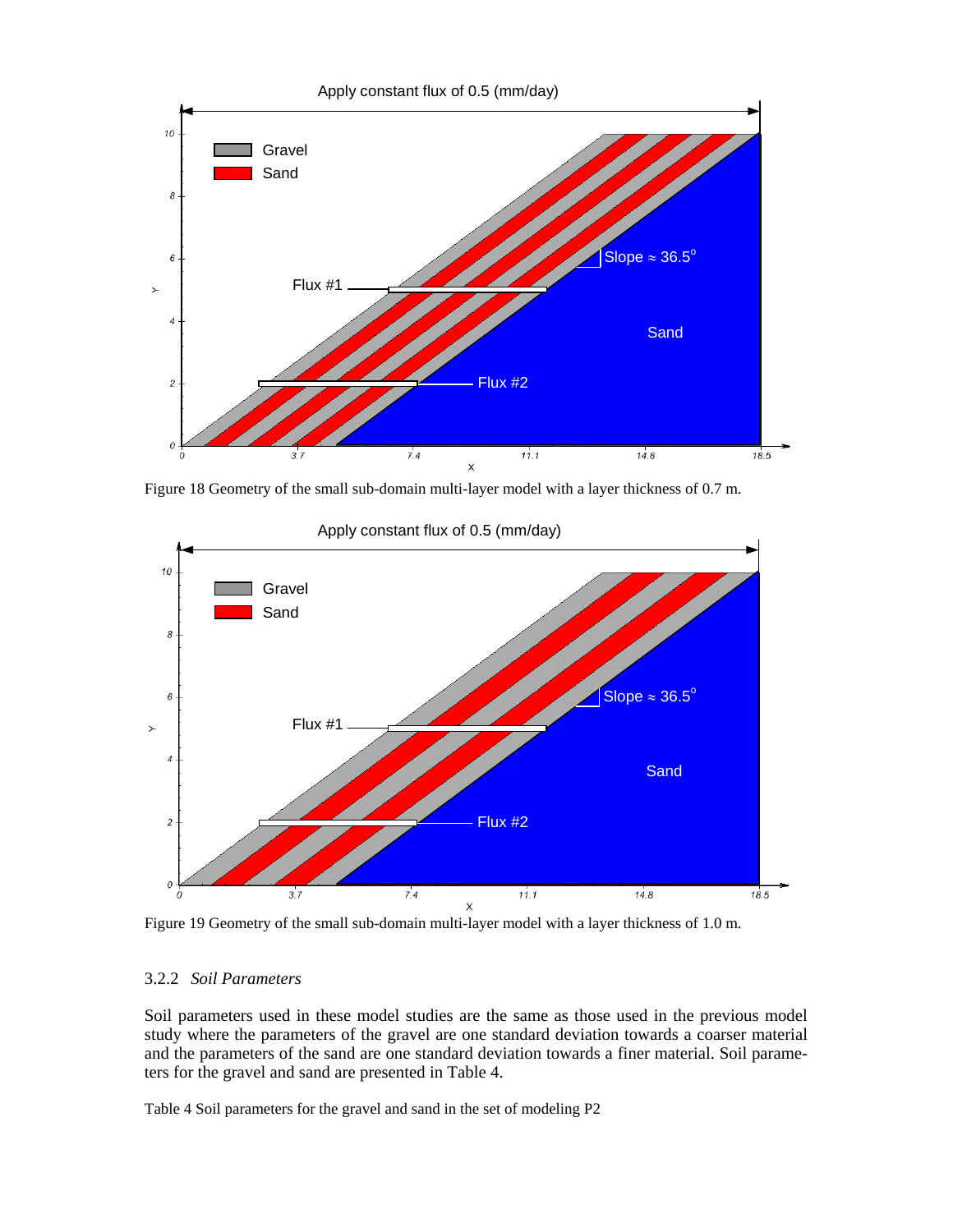| Soil parameters                 | One SD difference: Gravel towards coarse,<br>sand towards fine |        |  |  |  |  |
|---------------------------------|----------------------------------------------------------------|--------|--|--|--|--|
|                                 | Sand                                                           | Gravel |  |  |  |  |
| $\Theta_{\rm s}$                | 0.253                                                          | 0.351  |  |  |  |  |
| $\psi$ <sub>ae,</sub> AEV (kPa) | 2.913                                                          | 0.199  |  |  |  |  |
| $\theta_r$                      | 0.133                                                          | 0.104  |  |  |  |  |
| $\Psi_r$ (kPa)                  | 31.33                                                          | 2.2    |  |  |  |  |
| $K_{sat}$ (m/day)               | 0.369                                                          | 143.84 |  |  |  |  |
| Slope of K <sub>unsat</sub>     | 1.863                                                          | 3.797  |  |  |  |  |

### 3.2.3 *Initial and boundary conditions*

Similar to the above model, a soil suction of 90 kPa was set for entire soil model as the initial condition. A constant flux of 0.5 mm of water was applied on the ground surface. The right edge of the model was set as a "no flow" boundary condition. The water table (i.e., pressure head  $=$ 0.0 m) was assumed to be at the bottom edge of the model.

### 3.2.4 *Results and discussion*

Similar to the previous set of seepage modeling (P1), two flux sections were added to the models to monitor the amount of water flowing through the sand and gravel layers (Figure 2). Flux section #1 was used to measure the amount of water flowing through the sand and gravel layers at the middle of the model (i.e., elevation of 5.0 m). Flux section  $#2$  was used to measure the amount of water flowing in sand and gravel layers at an elevation of 2.5 m from the bottom of the model.

Simulation results are summarized in Table 5. The results show that there is a significant difference in the flow in the sand and gravel. The amount of water flowing in the gravel is significantly increased with the thicknesses of the soil layer, especially when the layer thickness is equal to 0.7 and 1.0 m. Preferential flow can be significantly affected by the layer thickness.

In the next set the multi-layer seepage models, a large sub-domain model will be implemented with layer thicknesses of 2.0 m. The results are of value in order to be able to verify the above conclusion.

|    |                       |                  | Percentage of flow through sand and gravel |                  |             |  |  |  |
|----|-----------------------|------------------|--------------------------------------------|------------------|-------------|--|--|--|
|    | Layer thick-          | Flux #1          |                                            | Flux #2          |             |  |  |  |
|    | <b>ID</b> ness<br>(m) | Gravel<br>$(\%)$ | Sand<br>(% )                               | Gravel<br>$(\%)$ | Sand $(\%)$ |  |  |  |
|    | $0.1\,$               | 1.97             | 98.03                                      | 1.67             | 98.33       |  |  |  |
|    | 0.3                   | 3.29             | 96.71                                      | 2.70             | 97.30       |  |  |  |
| 13 | 0.5                   | 4.65             | 95.35                                      | 3.76             | 96.24       |  |  |  |
|    | 0.7                   | 11.64            | 88.36                                      | 5.49             | 94.51       |  |  |  |
|    |                       | 15.23            | 84.77                                      | 5.86             | 94.14       |  |  |  |

Table 5 Modeling results for the sub-domain model set P2

### 3.3 *Large Sub-domain Model (P3)*

The effect of the size of the model on the preferential flow in the gravel and sand is studied in this set of models. Model geometry, soil parameters, boundary condition, and simulation results are presented in the following sections.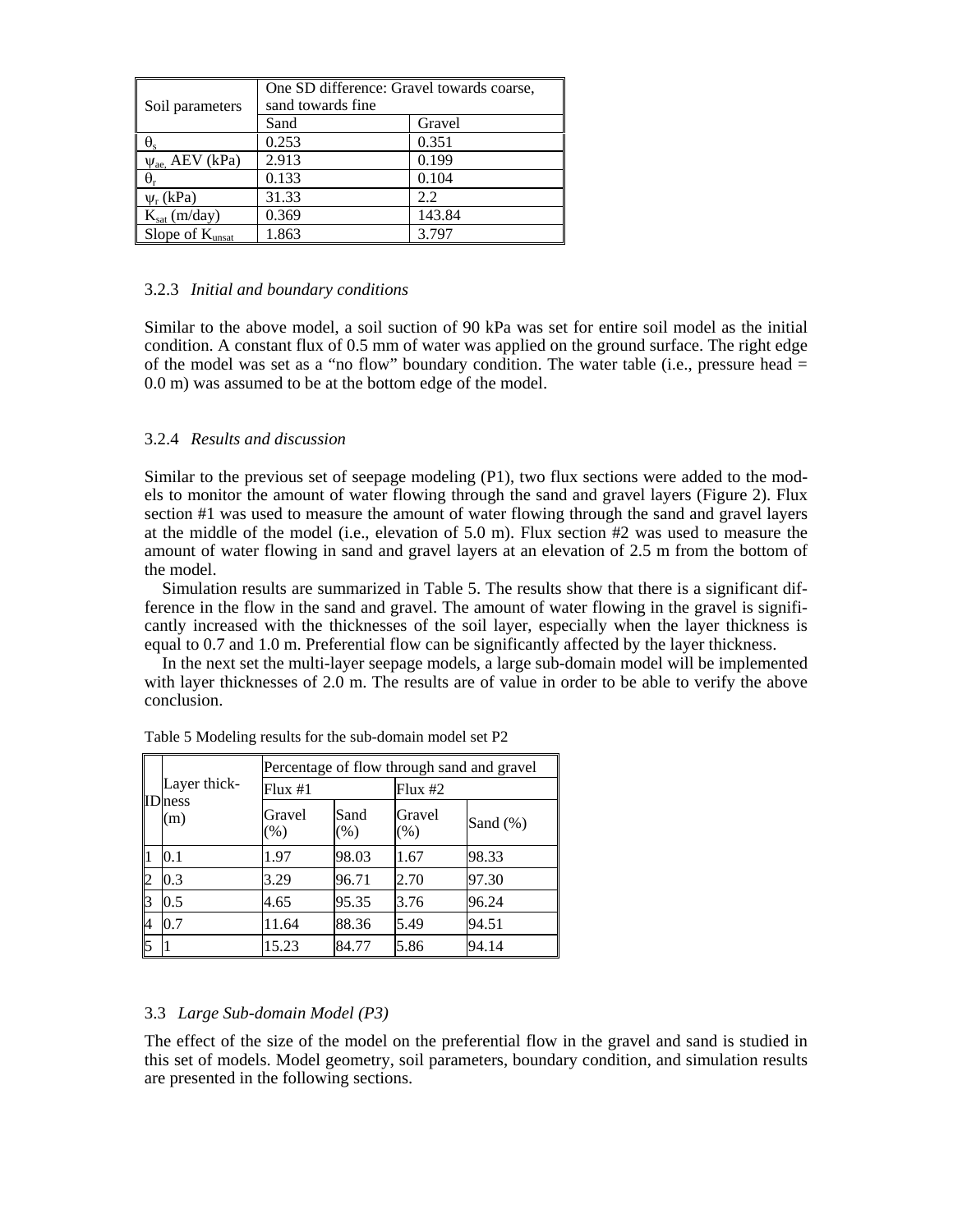### 3.3.1 *Geometry*

The large sub-domain model has a width of 90 m, a height of 100 m, and a slope of approximately 36.50. A total of 45 layers of soil with a thickness of 2 m/layer were used for the model. The surface waste rock layer was assumed to be a coarse material (gravel).

### 3.3.2 *Soil Parameters*

The soil parameters of the two soils used in this numerical analysis are the same as the "one standard deviation difference" values used in the Set P2. Details of the soil parameters for the sand and gravel are presented in Table 4.

### 3.3.3 *Initial and boundary conditions*

A soil suction of 90 kPa was set for entire model as the initial condition. As presented in the previous seepage report, the amount of water flow from waste rock into the bedrock was estimated to be insignificant (i.e., close to the crest); therefore, a "no flow" boundary condition was applied on the right edge of the model. A pressure head boundary condition of 0 kPa was applied on the bottom edge of the model.



Figure 20 Geometry of the large sub-domain model

### 3.3.4 *Results and discussion*

Three flux sections were added to the model; namely fluxes #1, #2 and #3 (Figure 20). Flux sections #1, #2 and #3 have elevations of 95 m, 50 m and 25 m (i.e., referenced to the bottom of the model).

A summary of the simulation results is shown in Table 6. The results show that flow of water through the sand is significantly higher than flow through the gravel.

| Flux | Percentage of flow through gravel and sand |             |  |  |  |  |
|------|--------------------------------------------|-------------|--|--|--|--|
|      | Gravel (%)                                 | Sand $(\%)$ |  |  |  |  |
| $\#$ | 2.41                                       | 97.58       |  |  |  |  |
| #2   | 3.37                                       | 96.62       |  |  |  |  |
| #3   | 3.83                                       | 96.17       |  |  |  |  |

Table 6 Modeling results for the large sub-domain model (P3)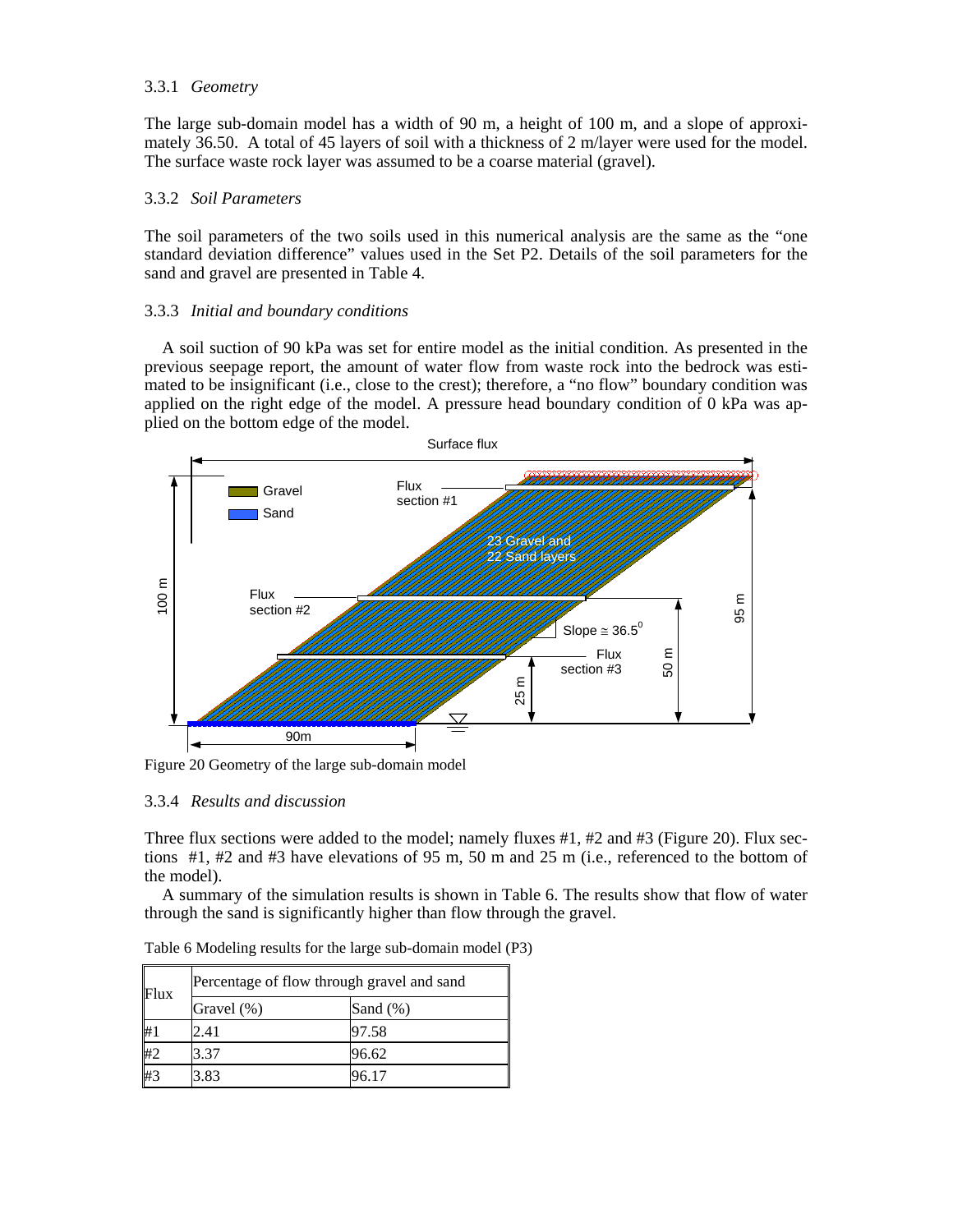#### 3.4 *Summary and conclusions from primary study*

The primary study shows that the preferential flow in a multi-layer model is highly dependent on the soil parameters, particularly the slope of the unsaturated hydraulic conductivity curve. The thickness of each soil layer may not significantly affect the preferential flow in the soil.

A combination of the results from the small sub-domain model, large sub-domain model, and full-scaled model shows that the soil layer thicknesses and the scale of the model do not significantly affect the preferential flow through the materials involved.

The results also show that with an extreme set of soil parameters (i.e., soil parameters of the gravel being one standard deviation towards a coarser material and soil parameters of the sand being one standard deviation towards a finer material) there is almost no flow through the gravel.

#### 4 SENSITIVITY STUDY (P4)

A sensitivity study was implemented in order to statistically present the effect of various model parameters on the preferential flow in a multi-layer model. A sensitivity study using twelve gravel and sand unsaturated soil parameters and the applied surface flux on the preferential flow in a multi-layer model are presented in this section.

The results of the primary study show that the thickness of the soil layers and the scale of the model do not significantly affect preferential flow in the soil. Therefore, a small sub-domain model can be used in the sensitivity study.

#### 4.1 *Geometry*

The geometry of the multi-layer model used for the sensitivity study was selected as the subdomain model with a uniform layer thickness of 0.1 m with 50 layers of sand and gravel (Figure 21). The right size of the model (i.e., triangular shape) has the sand parameters.



Figure 21 Geometry of the small sub-domain multi-layer model used for the sensitivity study.

#### 4.2 *Sensitivity parameters*

For the sensitivity study, the soil parameters were varied in the range from minus one standard deviation to plus one standard deviation around the mean values. In order to perform a sensitivity study on a multi-layer model, the variation of the variables must guarantee that there is rea-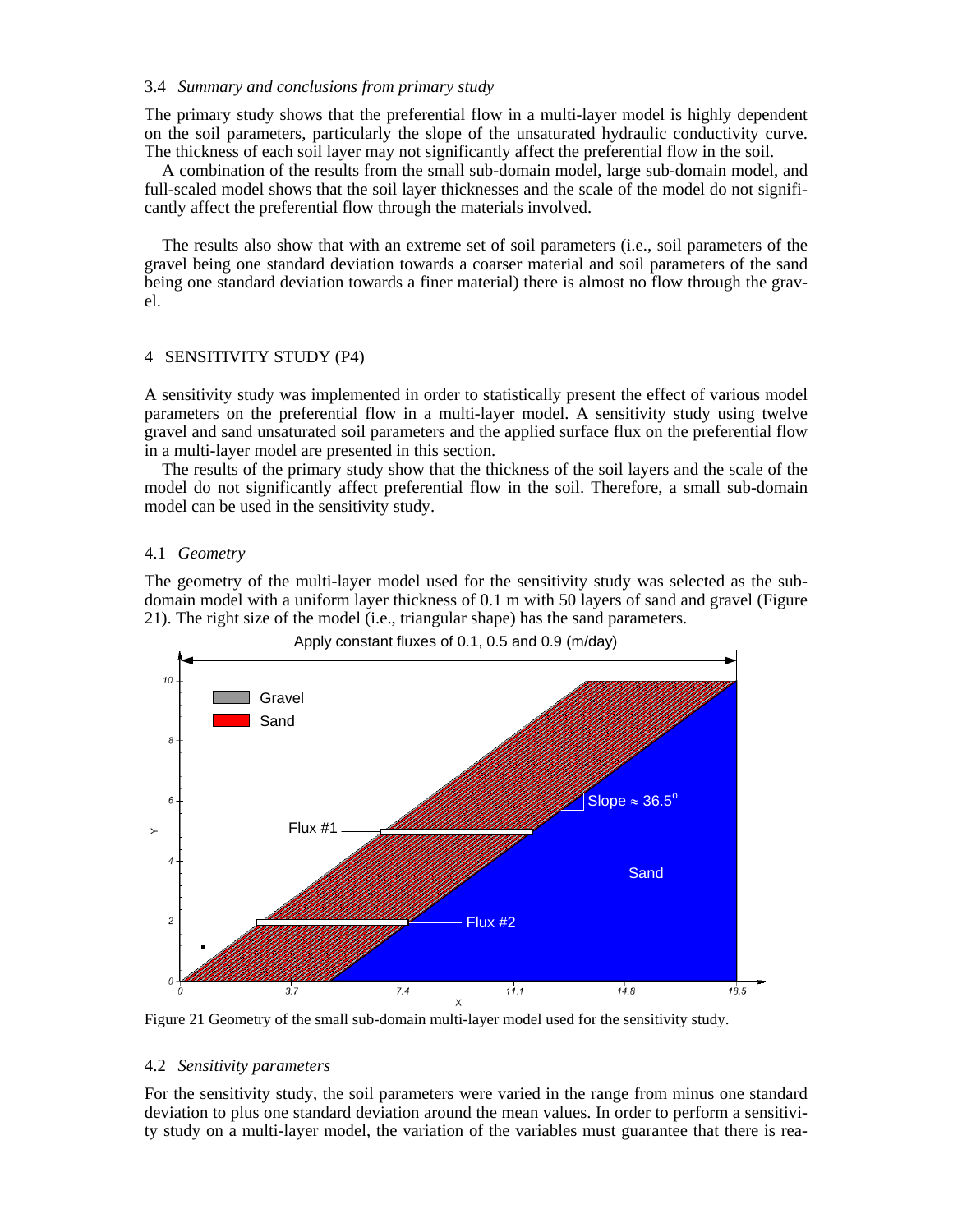sonableness to the soil parameters of the sand and gravel. In other words, the gravel parameters must always be greater than the sand parameters (Table 7).

| Soil parameters                      | Gravel | Sand |
|--------------------------------------|--------|------|
| Saturated <i>vwc</i> , $\theta_{s}$  |        |      |
| Air-Entry Value, $AEV$ (kPa)         |        |      |
| $k_{sat}$ (m/day)                    |        |      |
| Slope of $k_{unsat}$ (log-log scale) |        |      |

Table 7 Comparison between unsaturated soil parameters of gravel and sand

The statistical soil parameters for the sand and gravel obtained from the experimental measurement are presented in Table 8 (i.e., presented in Phase I study). It can be seen from Table 8 that the saturated volumetric water content and the slope for unsaturated soil function (i.e., on log-log scale) for the sand and gravel, are the same. The saturated hydraulic conductivity for the gravel for the case of minus standard deviation is lower than that of the base case of the sand. Therefore, in order to perform a sensitivity study, an adjustment of the unsaturated soil parameters of the gravel and sand need to be made. There are three soil parameters that needed to be adjusted; namely, i) the saturated volumetric water content; ii) the saturated hydraulic conductivity; and iii) the slope of the unsaturated hydraulic conductivity function.

Table 8 Statistical soil parameters for the sand and gravel used in the Phase I of the study

|                                     | Gravel          |      |       | Sand            |         |                          |
|-------------------------------------|-----------------|------|-------|-----------------|---------|--------------------------|
| Soil parameters                     |                 |      |       |                 |         | M-SDMeanM+SDM-SDMeanM+SD |
| Saturated <i>vwc</i> , $\theta_{s}$ | 0.25            | 0.3  | 0.35  | 0.25            | 0.3     | 0.35                     |
| Air-Entry Value, $AEV$ (kPa) $0.92$ |                 | 1.64 | 2.91  | 0.2             | 0.41    | 0.84                     |
| Residual vwc, $\theta_r$            | 0.078 0.1040.13 |      |       | 0.111           | 1.33    | 0.156                    |
|                                     |                 |      |       |                 |         | 155.1                    |
| Residual suction, $\psi_r$ (kPa)    | 1.09            | 2.2  | 4.47  | 6.33            | 31.3313 |                          |
|                                     |                 |      | 143.8 |                 |         |                          |
| $k_{sat}$ (m/day)                   | 0.35            | 7.10 | 4     | 0.074 1.4695.84 |         |                          |
| Slope of $k_{unsat}$ (log-log       |                 |      |       |                 |         |                          |
| scale)                              | 1.9             | 2.8  | 3.8   | 1.9             | 2.8     | 3.8                      |

#### 4.2.1 *Adjustment of the saturated volumetric water content*

A summary of the saturated volumetric water contents used by different study groups involved with this site was compiled in Table 9. It was found that the saturated volumetric water content ranges from 18.7% (Norwest) to 49.2% (University of British Columbia). The saturated volumetric water content used in the Phase I of the study is in the range from 26.8% to 36.2% with a mean value of 30%.

It is reasonable to assume that 30% and 35% are suitable two mean values for the saturated volumetric water contents of the sand and gravel, respectively. It is assumes that the standard deviation for the saturated volumetric water content for both soils is 2.5% (Table 10).

### 4.2.2 *Adjustment of the saturated hydraulic conductivity*

The saturated hydraulic conductivity for the sand used in the Phase I of the study was obtained by statistically analyzing the field measurement data for hydraulic conductivity for the sand in WR1. The data appears to be reasonable and agrees well with that used by Norwest and Golder Associates. Therefore, it is suggested that the saturated hydraulic conductivity for the sand should remain the same in the multi-layer model.

The saturated hydraulic conductivity for the gravel used in Phase I of the study was obtained by statistically analyzing the field measurement data for hydraulic conductivity for the gravel in WR2, WR3, Rubble and Colluvium's zones. This hydraulic conductivity represents the saturated hydraulic conductivity of a mixture sand and gravel and may be much lower than that of the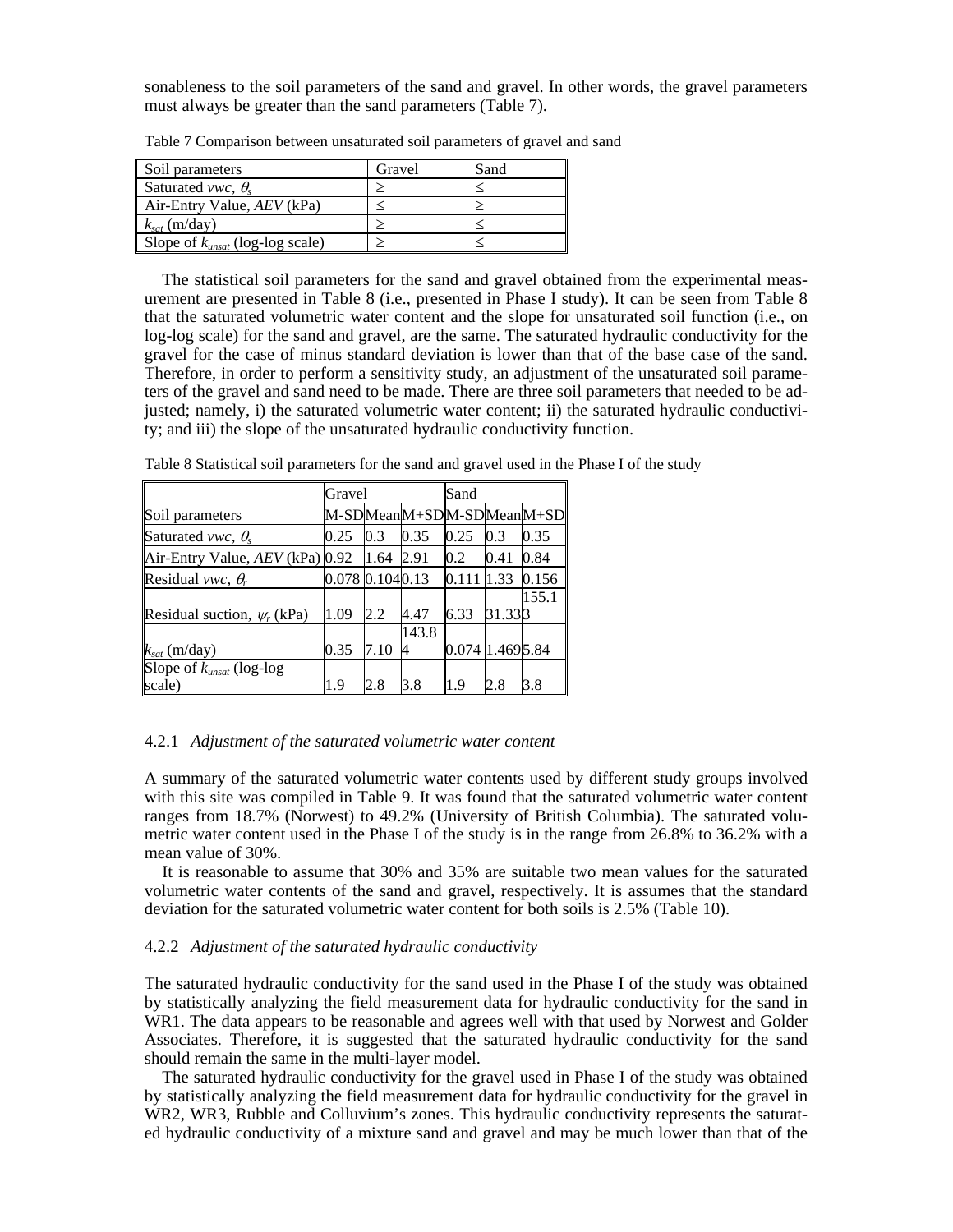gravel in a multi-layer model. Norwest suggested a typical value for the gravel of 86.4 m/day (i.e., 0.1 cm/s). This value is reasonable and may be suitable for the saturated hydraulic conductivity of the gravel in the sensitivity study of the multi-layer model. A standard deviation of a 0.6 log cycle (i.e., the same as that of the sand) was also selected for the saturated volumetric water content of the gravel (Table 10).

### 4.2.3 *Adjustment of the slope of the unsaturated hydraulic conductivity function*

The slope of the unsaturated hydraulic conductivity for the sand and gravel used in the Phase I of the study was in the range from 1.9 to 3.8. It was found that a slope of 3.8 was quite steep and only reasonable for a gravel soil. A slope of 1.9 is reasonable for silty sand. It was assumed that the slopes of the unsaturated hydraulic conductivity for the sand and gravel should be in the range from 1.9 to 2.8, and 2.8 to 3.8, respectively (Table 10).

|                                                   | Gravel           |      | Sand                                 |                         |        |                          |
|---------------------------------------------------|------------------|------|--------------------------------------|-------------------------|--------|--------------------------|
|                                                   |                  |      |                                      |                         |        |                          |
| Soil parameters                                   |                  |      |                                      |                         |        | M-SDMeanM+SDM-SDMeanM+SD |
| Saturated vwc, $\theta_s$                         |                  |      | $0.325$ $0.35$ $0.375$ $0.275$ $0.3$ |                         |        | 0.325                    |
| Air-Entry Value, $AEV$ (kPa) $ 0.199 0.409 0.841$ |                  |      |                                      | 0.922 1.64              |        | 2.913                    |
| Residual <i>vwc</i> , $\theta_r$                  | 0.078 0.104 0.13 |      |                                      | $0.111$ $0.133$ $0.156$ |        |                          |
|                                                   |                  |      |                                      |                         |        | 155.1                    |
| Residual suction, $\psi_r$ (kPa)                  | 1.09             | 2.2  | 4.47                                 | 6.33                    | 31.333 |                          |
|                                                   |                  |      | 343.9                                |                         |        |                          |
| $k_{sat}$ (m/day)                                 | 21.7             | 86.4 | 6                                    | 0.369 1.469 5.84        |        |                          |
| Slope of $k_{unsat}$ (log-log                     |                  |      |                                      |                         |        |                          |
| scale)                                            | 2.8              | 3.3  | 3.8                                  | 1.9                     | 2.35   | 2.8                      |

Table 10 Statistical soil parameters for the sand and gravel sensitivity study

### 4.2.4 *Summary of sensitivity parameters*

There were thirteen parameters studied in this sensitivity analysis including twelve unsaturated soil parameters for the two soils and the surface flux on the ground surface (Table 10). Plots of the soil-water characteristic curves and unsaturated hydraulic conductivity for the three cases of all soil parameters (i.e., Mean, Mean-SD and Mean + SD) are shown in Figure 22 and Figure 23. There were 27 computer runs as part of this sensitivity study. Log-normal distributions were used to represent the air-entry value, the residual suction, and the saturated hydraulic conductivities.

### 4.3 *Initial and boundary conditions*

Similar to the above models, a soil suction of 90 kPa was set for entire soil model as the initial condition. In twenty-five (i.e., of a total twenty-seven) computer runs, a constant water flux of 0.5 (mm/day) was applied on the ground surface. There were only two computer runs where surface water flux was 0.1 and 0.9 (mm/day). The right edges of the model were set as a "no flow" boundary condition. A water table boundary condition (i.e., pressure head  $= 0.0$  m) was assumed at the bottom edge of the model.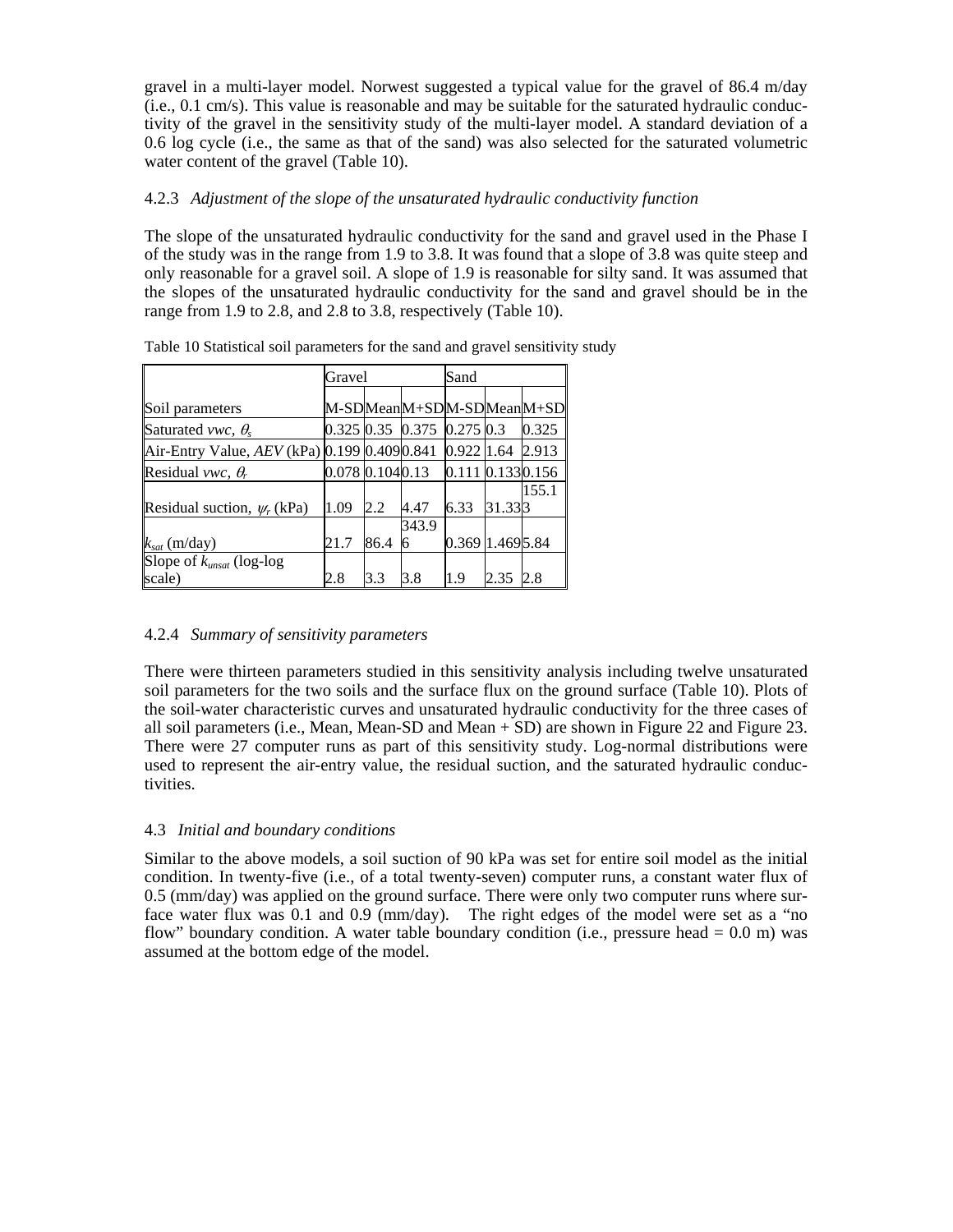

Figure 22 Soil-water characteristic curves for the sand and gravel using "mean", "mean + SD", and "mean -SD" unsaturated soil parameters.



Figure 23 Soil-water characteristic curves for the sand and gravel using mean, mean + SD and mean –SD unsaturated soil parameters.

#### 4.4 *Results and discussion*

The models were successfully run with an application of average flow of 0.5 mm/day. Some of the results were complicated from the fact that the rainfall was applied to both the top and the side-slope of the model. Therefore there was a portion of flow which strictly flowed down the layers and a portion which infiltrated through the layers from the surface.

The detailed results of the specific model flows are summarized in Table 11.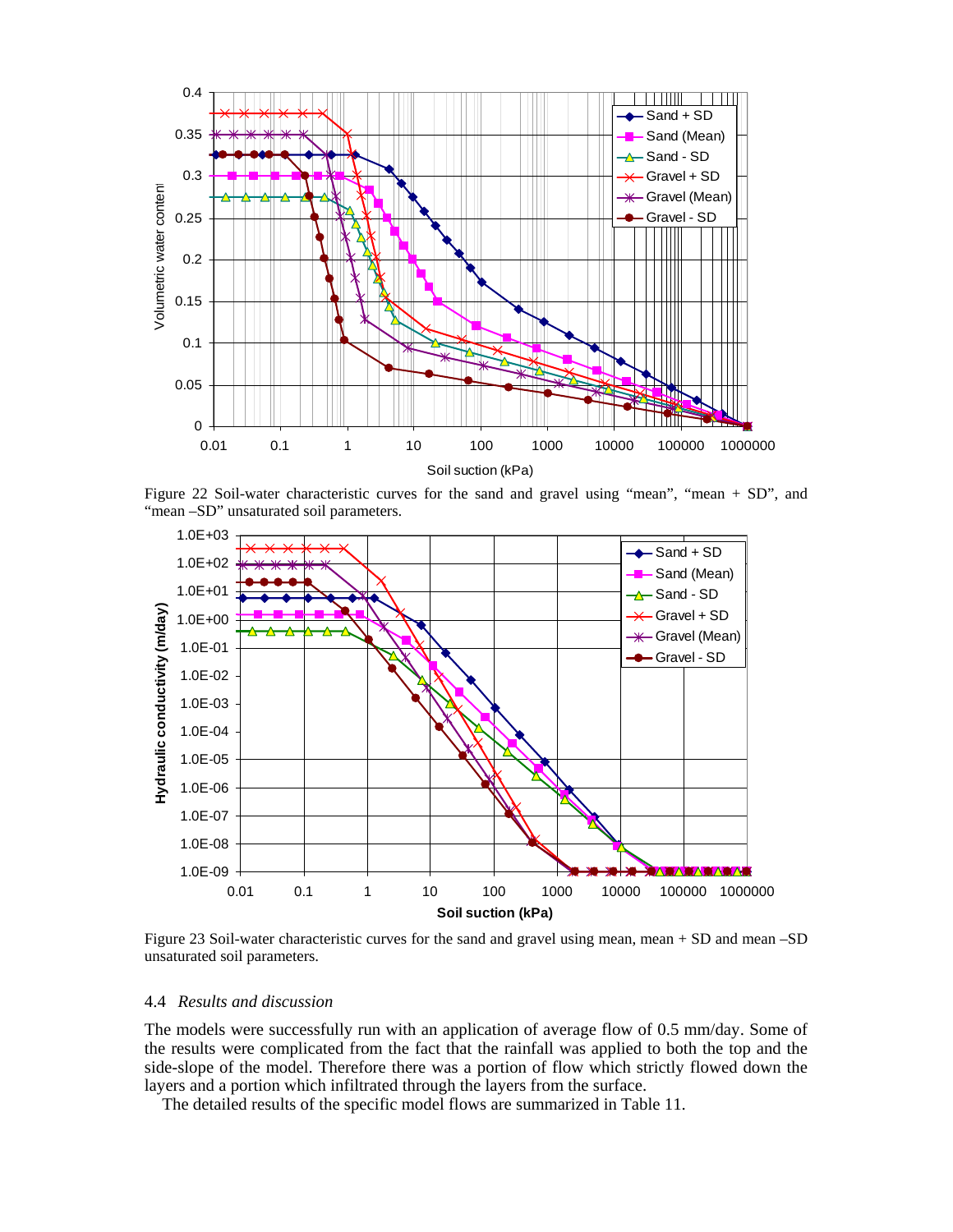The results of Flux section #1 should be considered more representative as they are not influenced by ponding at the bottom of the model.

The results may be presented in the form of a tornado diagram to also show the relative importance of the different parameters. It also may be seen from the parameters which primarily control the division of flow between the sand and the gravel. From the following figures it may be seen that the division of flow through the sand and the gravel is primarily controlled by the saturated hydraulic conductivity and the air-entry vales of the two materials. Also noted should be the influence of the slope of the unsaturated hydraulic conductivity curve.

It should be noted that in this type of analysis the soil parameters can overlap due to the statistical variation.

Figure 24 illustrates the material parameters which affect the flow through the gravel layers. Of easy observation are the indications that as the air-entry value, saturated hydraulic conductivity, or the slope of the unsaturated hydraulic conductivity increase for the gravel there is an increase in the flow through the gravel. It is also worthy of note that as the saturated hydraulic conductivity of the sand increases there is an increase in the flow through the gravel. The reason for this may be found in a close examination of the relative portions of the unsaturated hydraulic conductivity between the sand and the gravel.



Figure 24 Deterministic tornado diagram of the influence of various flow parameters on the flow through gravel layers

The variance in the flow through the sand layer may be seen in Figure 25. This figure shows the variables that have a primary influence on the amount of flow through the sand layer. The primary variables are the air-entry value of the gravel, the saturated hydraulic conductivity of the sand and gravel and the slopes of the unsaturated hydraulic conductivity for both the sand and gravel materials.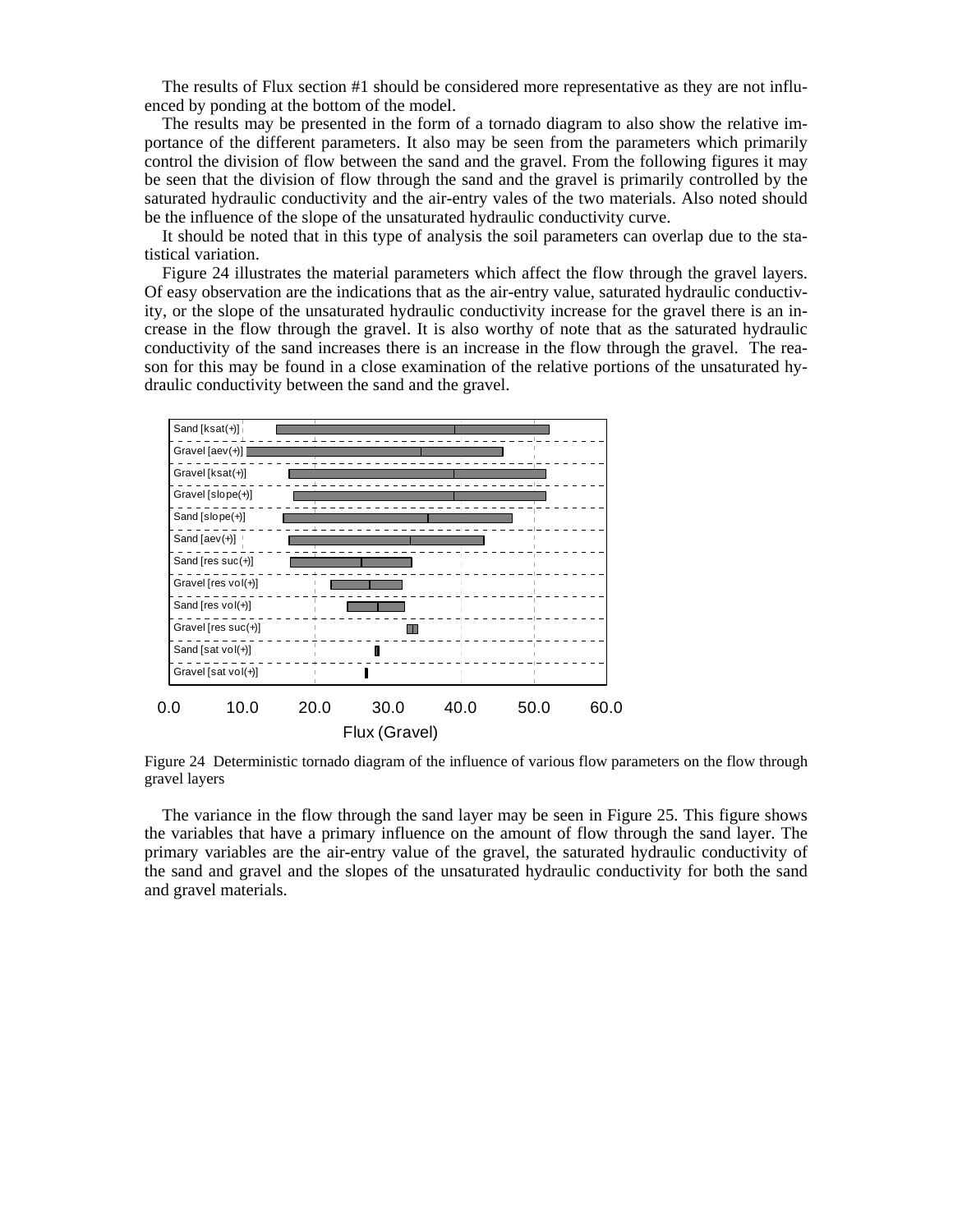![](_page_20_Figure_0.jpeg)

Figure 25 Deterministic tornado diagram of the influence of various flow parameters on the flow through sand layers

### 5 CONCLUSIONS

The present study is useful in determining the reasonable variation of material parameters given the extensive field program executed in the present study. Conclusions for this report may be divided in to four categories associated with the specific purposes of the modeling performed.

#### Modeling Set #1

The purpose of this modeling study was to determine reasonable soil parameters which will provide differentiation in flow between fine and coarse layers. A wide variety of grain-size distributions was measured in the field program. No distinctive categorization of a specific layer of coarse or fine material was identified in the field program. However, specific coarse layers were noted visually at the Goat Hill North site. Therefore professional judgement is used to identify reasonable soil parameters in the present study which will produce preferential flow.

The results of modeling set #1 is that it is shown that current base case Sand and Gravel soil parameters must be modified one standard deviation further apart from each other in order to produce reasonable preferential flow. It should be noted that the primary variable to which the results are sensitive is the slope of the unsaturated hydraulic conductivity curve. If this statistical separation was performed then flow values of approximately 95% for the sand and approximately 5% for the coarse were achieved. This differentiation also allows significant air volume in the coarse layer.

#### Modeling Set #2

Modeling of extremely fine layers in a full-scale model is computationally challenging. The amount of thickness increase of the fine and coarse layers which could be reasonably be assumed in the full scale numerical model without significant influence on the overall flow was studied. Actual coarse layers in the Goat Hill North rock pile were as thin as 10cm. From the numerical modeling it was found that increasing coarse layers to a thickness of 1m only increased the total flow in the coarse layers approximately 10%. Given that the reasonable error limit of the numerical model itself is 8% it is reasonable to conclude that this difference is acceptable in the current modeling program. It may be acceptable to consider this difference in the final modeling program.

Modeling Set #3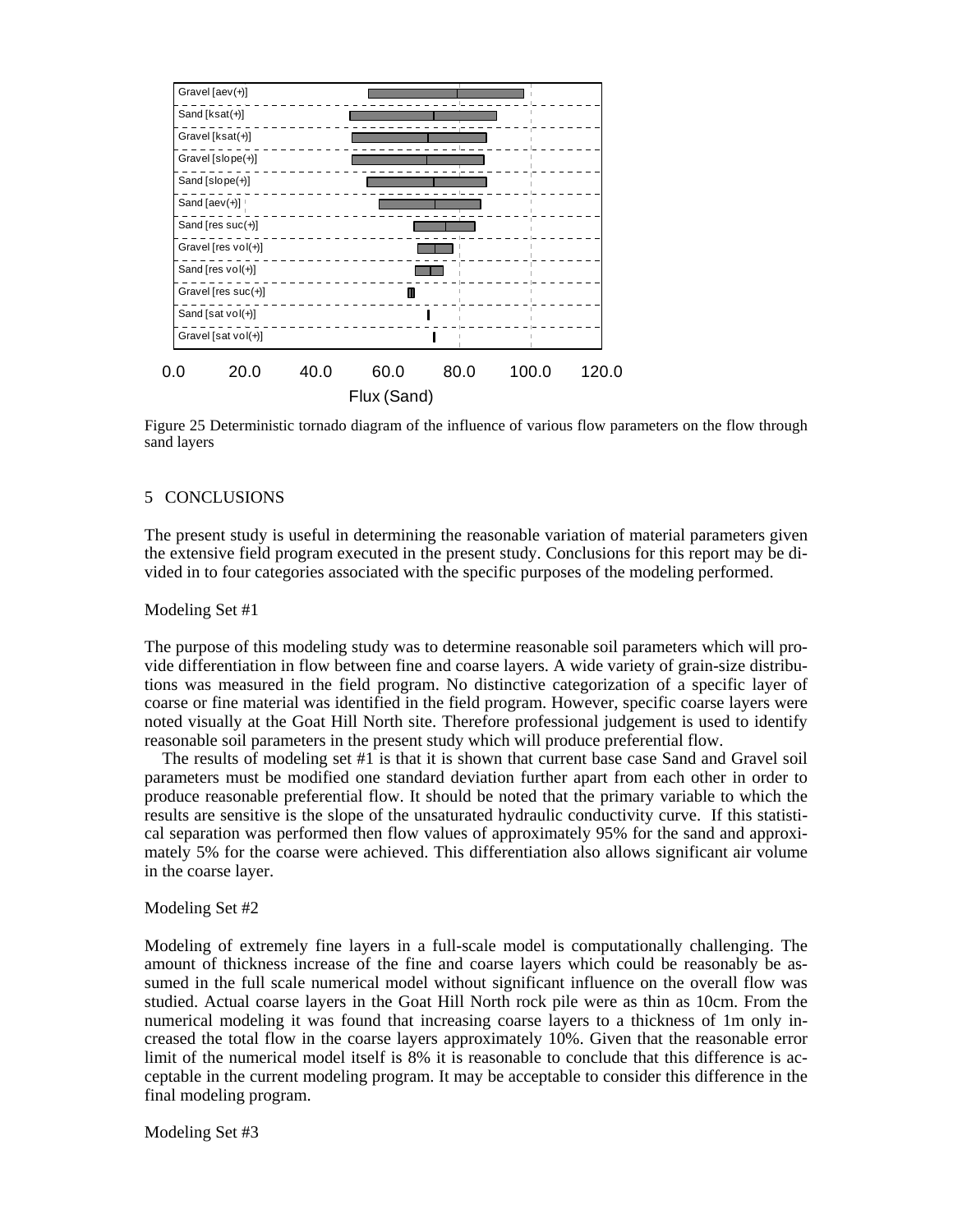In the third modeling scenarios the upscaling of the small-scale models to a full-scale model was examined. From this model it can be seen that a 2m size layering could be used while preserving the concept of primary flow through the fine material. This was proven using reasonable averaged flow applications.

Modeling Set #4

In the sensitivity analysis the relative influences of the various material parameters was determined. The primary variables were i) air-entry value for the gravel, ii) hydraulic conductivity for the sand, iii) hydraulic conductivity for the gravel. Parameters which are also important are the slope of the unsaturated hydraulic conductivity curves for both the gravel and the sand.

| ID                      | Surface<br>Flux<br>(mm/day) | <b>Soil Parameters</b> |                | Percentage of flow in sand and gravel (%) |       |        |       |
|-------------------------|-----------------------------|------------------------|----------------|-------------------------------------------|-------|--------|-------|
|                         |                             |                        |                | Flux <sub>1</sub>                         |       | Flux 2 |       |
|                         |                             | Gravel                 | Sand           | Gravel                                    | Sand  | Gravel | Sand  |
| $\vert$ 1               | 0.5                         | Mean                   | Mean           | 29.54                                     | 70.46 | 33.94  | 66.06 |
| $\overline{2}$          | 0.5                         | Mean                   | <b>AEV-SD</b>  | 39.87                                     | 60.13 | 40.17  | 59.83 |
| $\overline{\mathbf{3}}$ | 0.5                         | Mean                   | AEV+SD         | 17.53                                     | 82.47 | 21.22  | 78.78 |
| $\overline{4}$          | 0.5                         | Mean                   | Res Vol - SD   | 31.36                                     | 68.64 | 35.60  | 64.40 |
| $\overline{5}$          | 0.5                         | Mean                   | $Res Vol + SD$ | 25.21                                     | 74.79 | 29.54  | 70.46 |
| $\overline{6}$          | 0.5                         | Mean                   | $Res Suc - SD$ | 31.07                                     | 68.93 | 33.94  | 66.06 |
| $\overline{7}$          | 0.5                         | Mean                   | $Res Suc + SD$ | 17.66                                     | 82.34 | 22.64  | 77.36 |
| $\overline{\mathbf{8}}$ | 0.5                         | Mean                   | $Ksat - SD$    | 47.68                                     | 52.32 | 43.00  | 57.00 |
| þ.                      | 0.5                         | Mean                   | $Ksat + SD$    | 14.78                                     | 85.22 | 18.11  | 81.89 |
| 10                      | 0.5                         | Mean                   | Slope - SD     | 16.49                                     | 83.51 | 19.21  | 80.79 |
| 11                      | 0.5                         | Mean                   | $Slope + SD$   | 43.12                                     | 56.88 | 40.37  | 59.63 |
| 12                      | 0.5                         | Mean                   | Sat Vol - SD   | 28.78                                     | 71.22 | 33.20  | 66.80 |
| 13                      | 0.5                         | Mean                   | Sat Vol + SD   | 28.44                                     | 71.56 | 32.95  | 67.05 |
| 14                      | 0.5                         | <b>AEV-SD</b>          | Mean           | 7.45                                      | 92.55 | 8.74   | 91.26 |
| 15                      | 0.5                         | AEV+SD                 | Mean           | 42.32                                     | 57.68 | 43.43  | 56.57 |
| 16                      | 0.5                         | Res Vol - SD           | Mean           | 23.06                                     | 76.94 | 25.99  | 74.01 |
| 17                      | 0.5                         | $Res Vol + SD$         | Mean           | 30.80                                     | 69.20 | 33.02  | 66.98 |
| 18                      | 0.5                         | Res Suc - SD           | Mean           | 32.85                                     | 67.15 | 35.79  | 64.21 |
| 19                      | 0.5                         | $Res Suc + SD$         | Mean           | 33.96                                     | 66.04 | 35.52  | 64.48 |
| 20                      | 0.5                         | $ksat$ - $SD$          | Mean           | 17.14                                     | 82.86 | 19.97  | 80.03 |
| 21                      | 0.5                         | $ksat + SD$            | Mean           | 47.34                                     | 52.66 | 48.25  | 51.75 |
| $\overline{22}$         | 0.5                         | Slope - SD             | Mean           | 47.37                                     | 52.63 | 48.97  | 51.03 |
| 23                      | 0.5                         | $Slope + SD$           | Mean           | 17.88                                     | 82.12 | 20.26  | 79.74 |
| 24                      | 0.5                         | Sat Vol - SD           | Mean           | 26.91                                     | 73.09 | 29.52  | 70.48 |
| 25                      | 0.5                         | Sat Vol + SD           | Mean           | 27.20                                     | 72.80 | 30.00  | 70.00 |
| 26                      | 0.1                         | <b>Base</b>            | Mean           | 31.39                                     | 68.61 | 27.09  | 72.91 |
| 27                      | 0.9                         | Base                   | <b>Base</b>    | 36.49                                     | 63.51 | 34.84  | 65.16 |

Table 11 Results of the sensitivity analysis of the soil parameters